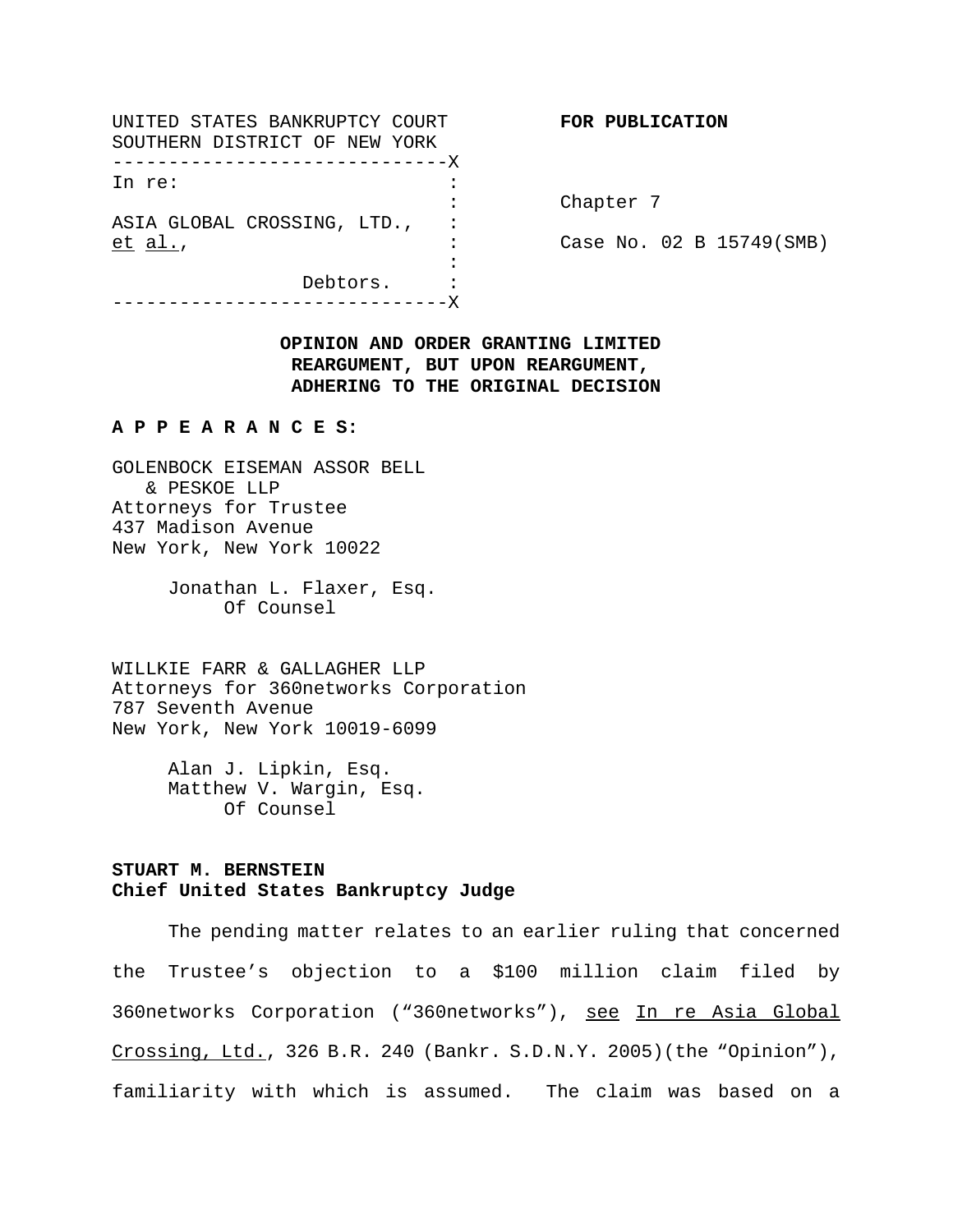payment and performance guaranty (the "Guaranty") given by the debtor, Asia Global Crossing, Ltd. ("Asia Global"). The Guaranty pertained to the obligations undertaken by Global Crossing Bandwidth, Inc. ("GC Bandwidth"), pursuant to a certain Master Agreement, to provide telecommunications capacity to 360networks.

Each side moved for summary judgment. The Court ruled that on January 29, 2003 – but not before then – the debtor committed an anticipatory repudiation of the Guaranty. Opinion, 326 B.R. at 256. The Court also held that 360networks would be required to prove, at a trial, that it was ready, willing and able to perform its own obligations but for the repudiation. Id. at 257. Finally, the Court determined, in accordance with FED. R. CIV. P. 56(d), that certain facts existed without substantial controversy. Id.

Each side moved for reargument. For the reasons that follow, the Court denies the Trustee's motion in its entirety, grants 360networks' motion for the limited purpose of addressing the Rule 56(d) order, and upon reargument, adheres to its original decision.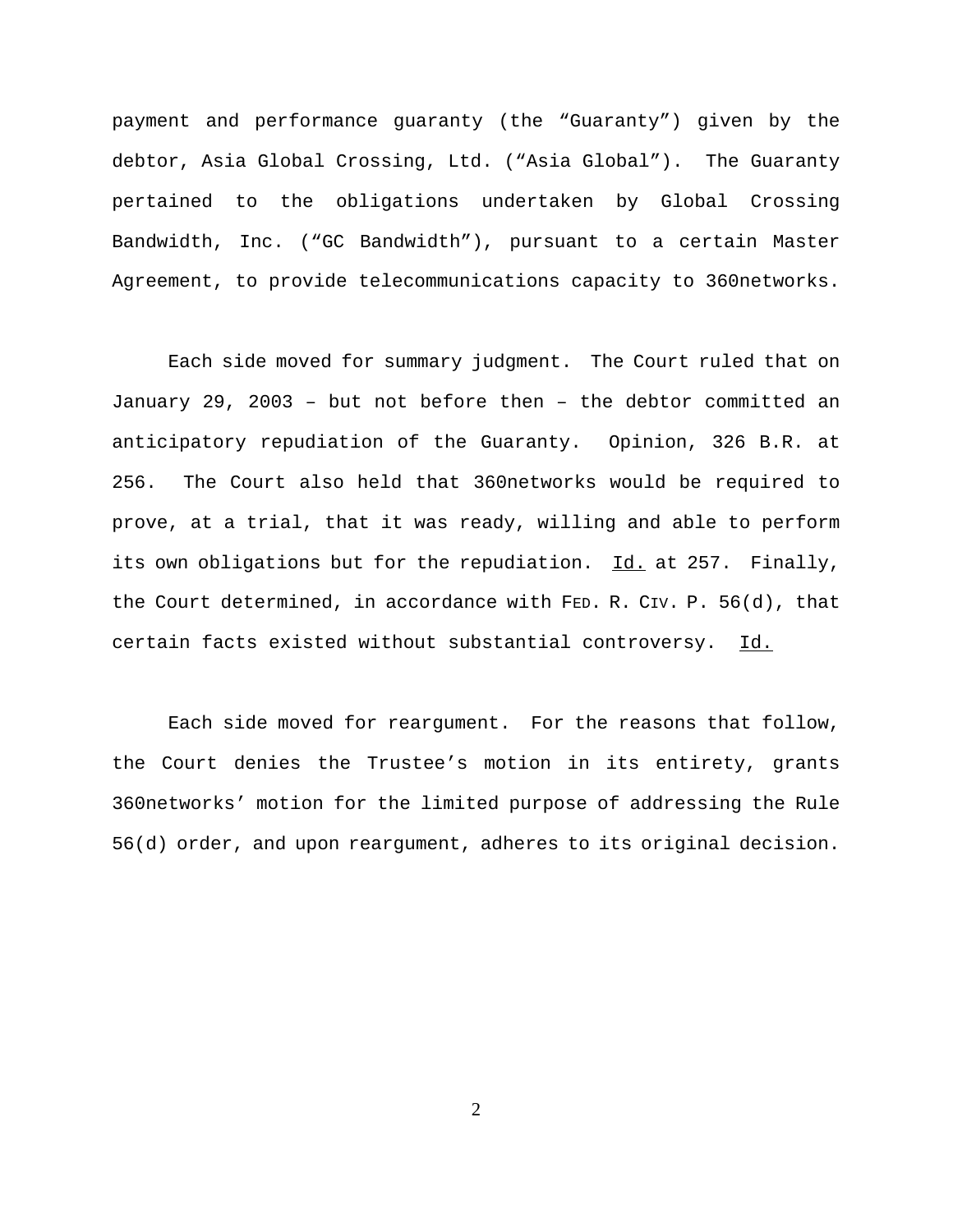#### **DISCUSSION**

#### **A. Standards Governing the Motion**

Motions for reargument or reconsideration $^{\rm l}$  are governed by Local Bankruptcy Rule 9023-1(a), BANKR. S.D.N.Y. R. 9023-1(a), which states:

A motion for reargument of a court order determining a motion shall be served within 10 days after the entry of the Court's order determining the original motion, or in the case of a court order resulting in a judgment, within 10 days after the entry of the judgment, and, unless the Court orders otherwise, shall be made returnable within the same amount of time as required for the original motion. The motion shall set forth concisely the matters or controlling decisions which counsel believes the Court has not considered. No oral argument shall be heard unless the Court grants the motion and specifically orders that the matter be re-argued orally.

The movant must show that the court overlooked controlling decisions or factual matters "that might materially have influenced its earlier decision." Anglo-American Ins. Group, P.L.C. v. CalFed Inc., 940 F. Supp. 554, 557 (S.D.N.Y. 1996)(quoting Morser v. AT & T Information Sys., 715 F. Supp. 516, 517 (S.D.N.Y. 1989)); accord Banco de Seguros Del Estado v. Mutual Marine Offices, Inc., 230 F. Supp. 2d 427, 428 (S.D.N.Y. 2002), aff'd 344 F.3d 255 (2d Cir. 2003); Griffin Indus., Inc. v. Petrojam, Ltd., 72 F. Supp. 2d 365, 368 (S.D.N.Y. 1999); Farkas v. Ellis, 783 F. Supp. 830, 832-33 (S.D.N.Y.), aff'd, 979 F.2d 845 (2d Cir. 1992). "Alternatively,

The parties' motions refer to "reconsideration" while the Local Bankruptcy Rule 9023-1 refers only to "reargument." The terms are used interchangeably in this decision.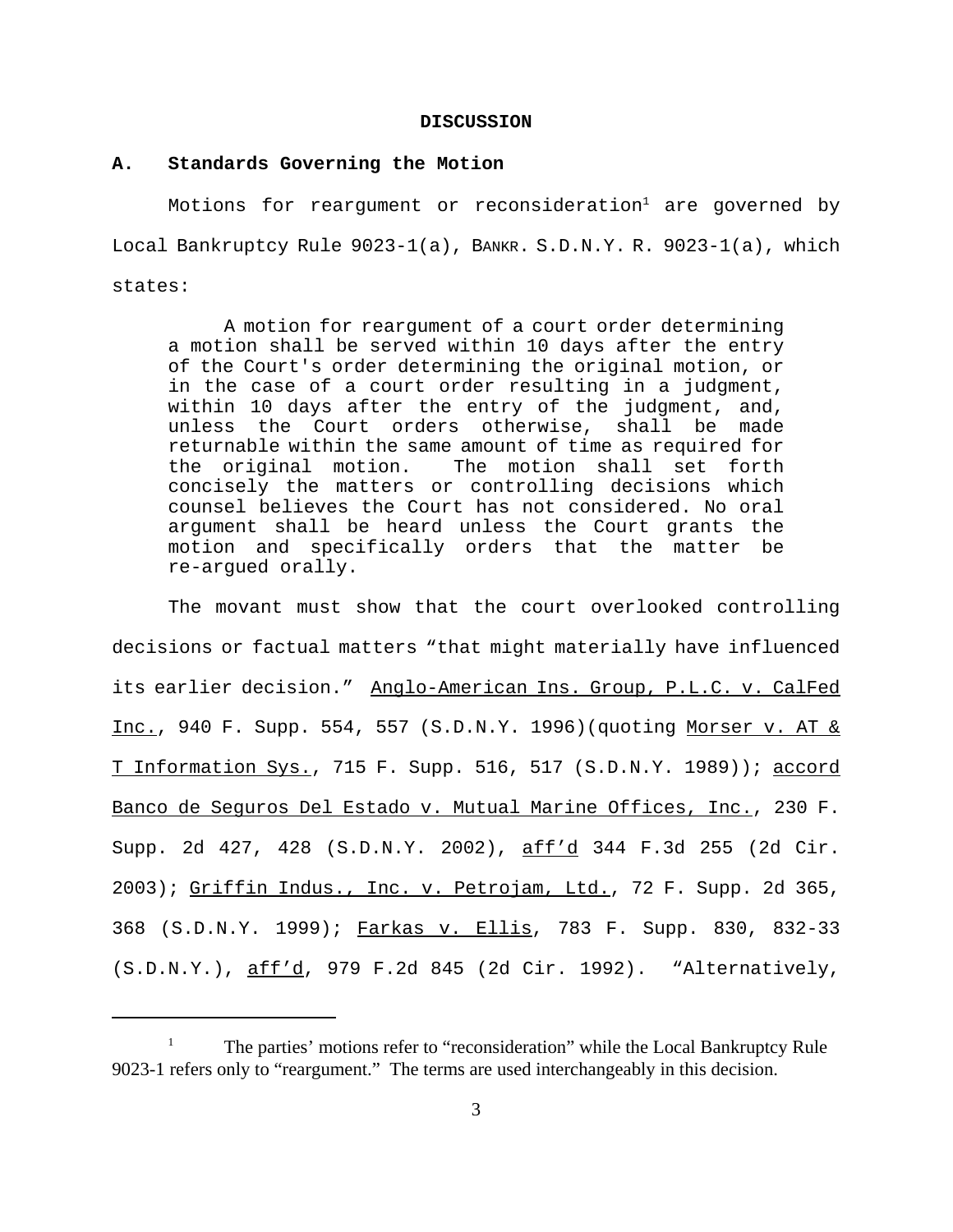the movant must demonstrate the need to correct a clear error or prevent manifest injustice." Griffin Indus., 72 F. Supp. 2d at 368 (internal quotation marks and citations omitted); accord Banco de Seguros Del Estado, 230 F. Supp. 2d at 428.

The rule permitting reargument is strictly construed to avoid repetitive arguments on issues that the court has already fully considered. Griffin Indus., 72 F. Supp. 2d at 368; Monaghan v. SZS 33 Assocs. L.P., 153 F.R.D. 60, 65 (S.D.N.Y. 1994); Farkas, 783 F. Supp. at 832. In addition, the parties cannot advance new facts or arguments; a motion for reargument is not a vehicle for "presenting the case under new theories, securing a rehearing on the merits, or otherwise taking a 'second bite at the apple.'" Sequa Corp. v. GBJ Corp., 156 F.3d 136, 144 (2d Cir. 1998)(discussing Rule 59); accord Griffin Indus., 72 F. Supp. 2d at 368 (discussing motions for reargument).

## **B. The Trustee's Motion**

The Trustee seeks reargument of the determination that the debtor committed an anticipatory breach when the Court approved its application to sell substantially all of its assets to Asia Netcom Corporation Limited ("ANC") on January 29, 2003. He makes two arguments. First, other sources of telecommunications capacity existed. Hence, even after the sale to ANC, the debtor could have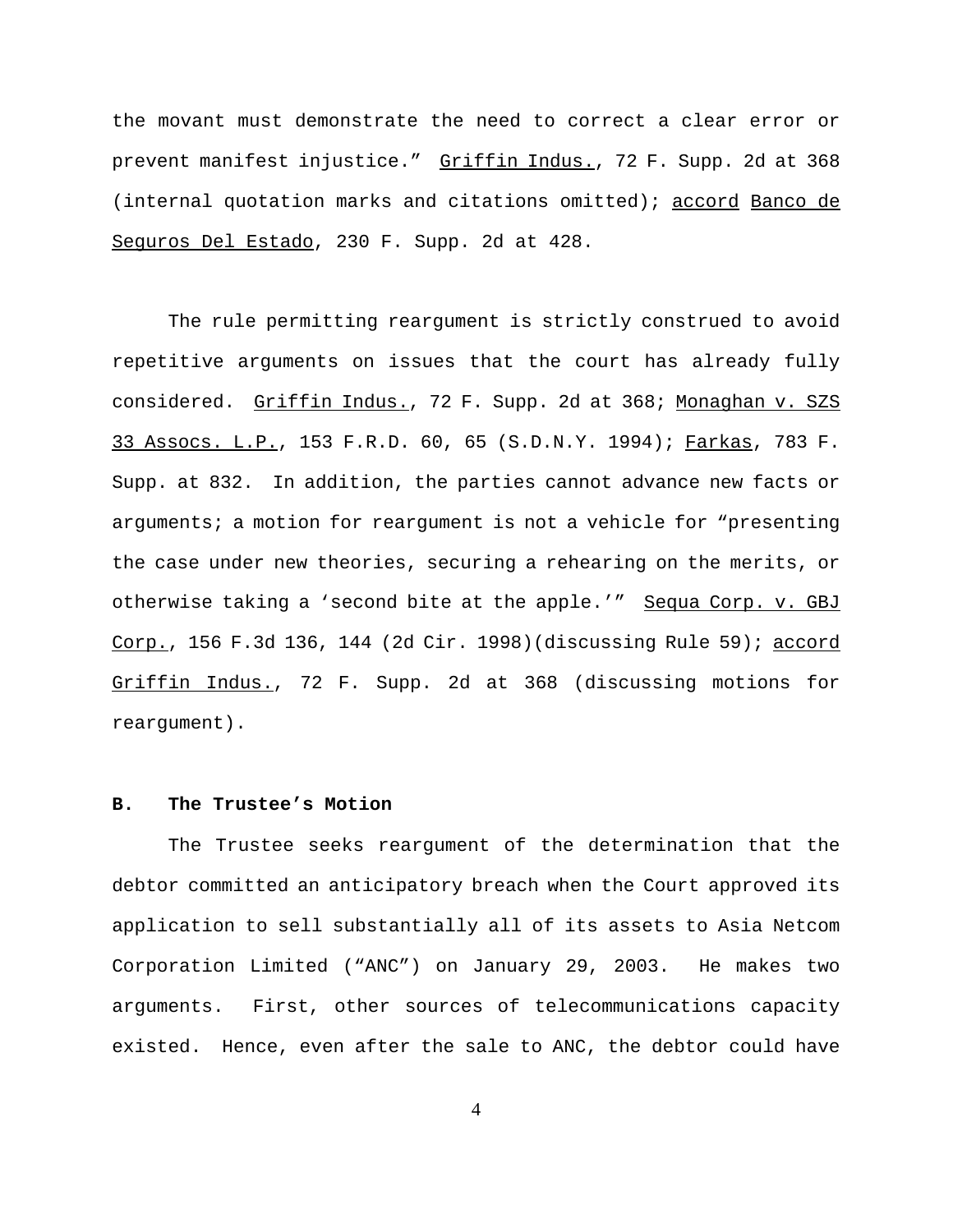tapped into the available capacity, and used it to fulfill its obligations to 360networks. Consequently, the debtor's ability to perform presented a material factual dispute. (Trustee's Memorandum of Law in Support of Motion for Reconsideration [etc.], dated July 8, 2005, at  $5-7$ )(ECF Doc. # 645.) Second, the anticipatory breach could not have occurred until the sale closed on March 10, 2003, because until that point, the possibility existed that it would not close.  $(\underline{Id.}, \underline{at 7-9.})$ 

The Trustee never argued the first point during the earlier motions, much less offered evidence to support it. The second argument evokes Yogi Berra's observation that "it ain't over 'til it's over." In other words, until the sale was consummated, it was possible that it might not be consummated. If it was not consummated, the debtor would have continued to own or control the telecommunications capacity needed to perform the guaranty.

The Opinion dealt with the legal effect of a later contract to sell the same property needed to perform an existing contract:

As noted, an anticipatory repudiation occurs when the obligor commits a voluntary and affirmative act that makes it "actually or apparently impossible for him to perform." RESTATEMENT (SECOND) OF CONTRACTS § 250, cmt. c. This includes situations in which the obligor transfers or contracts to transfer the specific property that is the subject of the earlier contract, CALAMARI & PERILLO, § 12-4, at 525-26; see James v. Burchell, 82 N.Y. 108, 114 (1880)(seller repudiated contract to sell real property by conveying property to third party); RESTATEMENT (SECOND)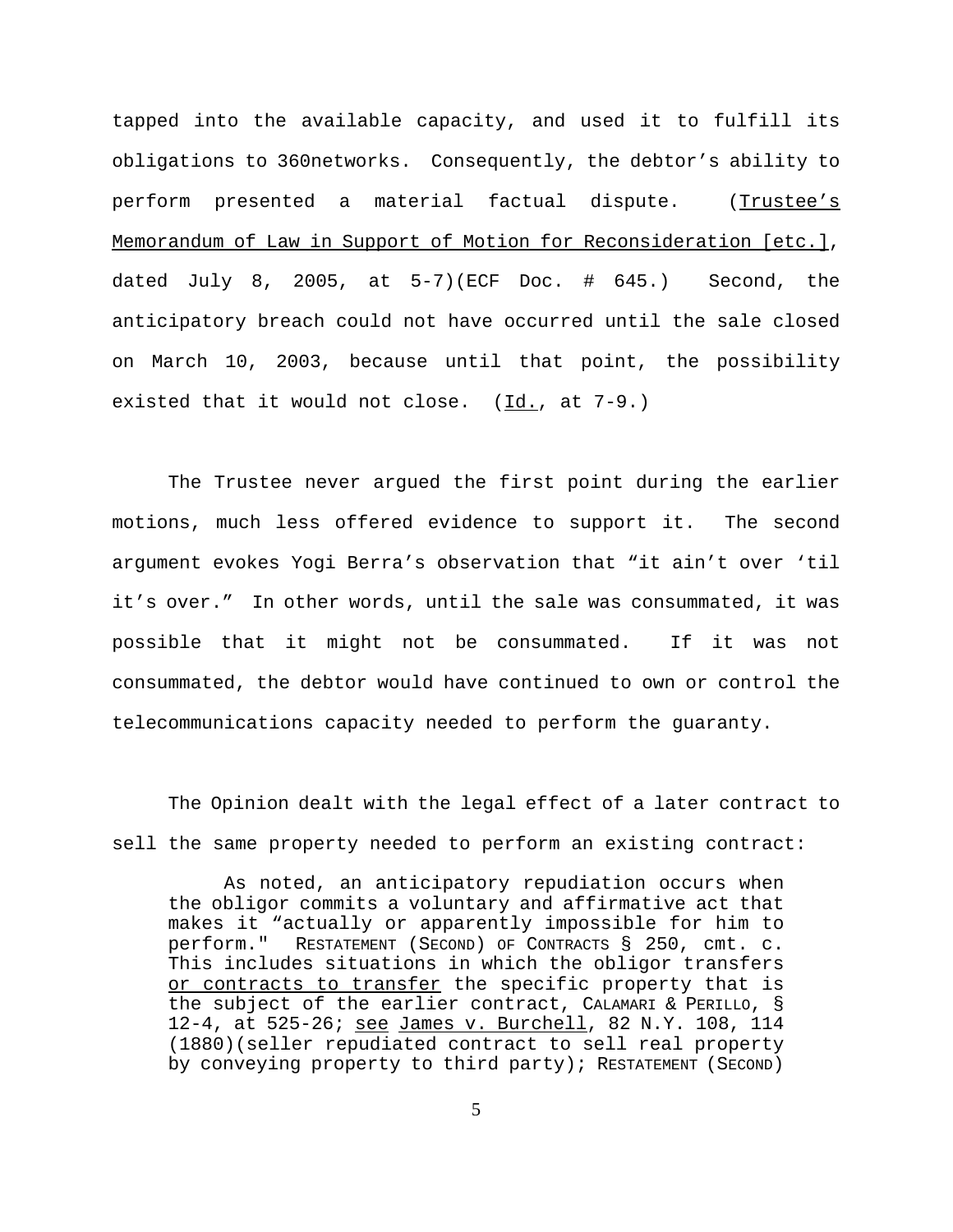OF CONTRACTS § 250, illus. 5 (1981) (seller repudiated contract to sell real property by entering into a subsequent contract to sell the same property to a third party), or more generally, enters into a second contract before the time of performance arrives that "puts it out of his power to keep his contract." Computer Possibilities, Unlimited, Inc. v. Mobil Oil Corp., 747 N.Y.S.2d 468, 475 (N.Y. App. Div. 2002) (quoting Union Ins. Co. v. Central Trust Co., 52 N.E. 671, 674 (N.Y. 1899)), leave to appeal denied, 793 N.E.2d 411 (N.Y. 2003); accord Goodman Mfg. Co., L.P. v. Raytheon Co., No. 98 Civ. 2774 (LAP), 1999 WL 681382, at \*8 (S.D.N.Y. Aug. 31, 1999); see RESTATEMENT (SECOND) OF CONTRACTS § 251, illus. 1 (a party that contracts to allow a performer to use a concert hall on a specific future date repudiates that agreement by entering into a contract with a third party prior to the time for performance to use the concert hall on the same date); see also 22A N.Y. JUR. 2D, CONTRACTS  $\S$ 447, at 134-35 (1996).

326 B.R. at 255-56 (emphasis added). The Trustee's current argument is simply a rehash of the same argument that the Trustee made unsuccessfully in opposition to 360networks' earlier crossmotion.

In fact, the Trustee's second contention is essentially a criticism of the doctrine of anticipatory repudiation. A person who, through word or deed, indicates his unwillingness to perform in the future can always change his mind prior to the time that performance is due. Similarly, a person who commits a voluntary act that renders performance impossible may, in many instances, be able to undo the act. The law nevertheless implies an anticipatory breach in these circumstances. In the absence of prejudice, the breaching party may be able to retract his act of anticipatory repudiation. RESTATEMENT (SECOND) OF CONTRACTS  $\S$  256(1)(1979); see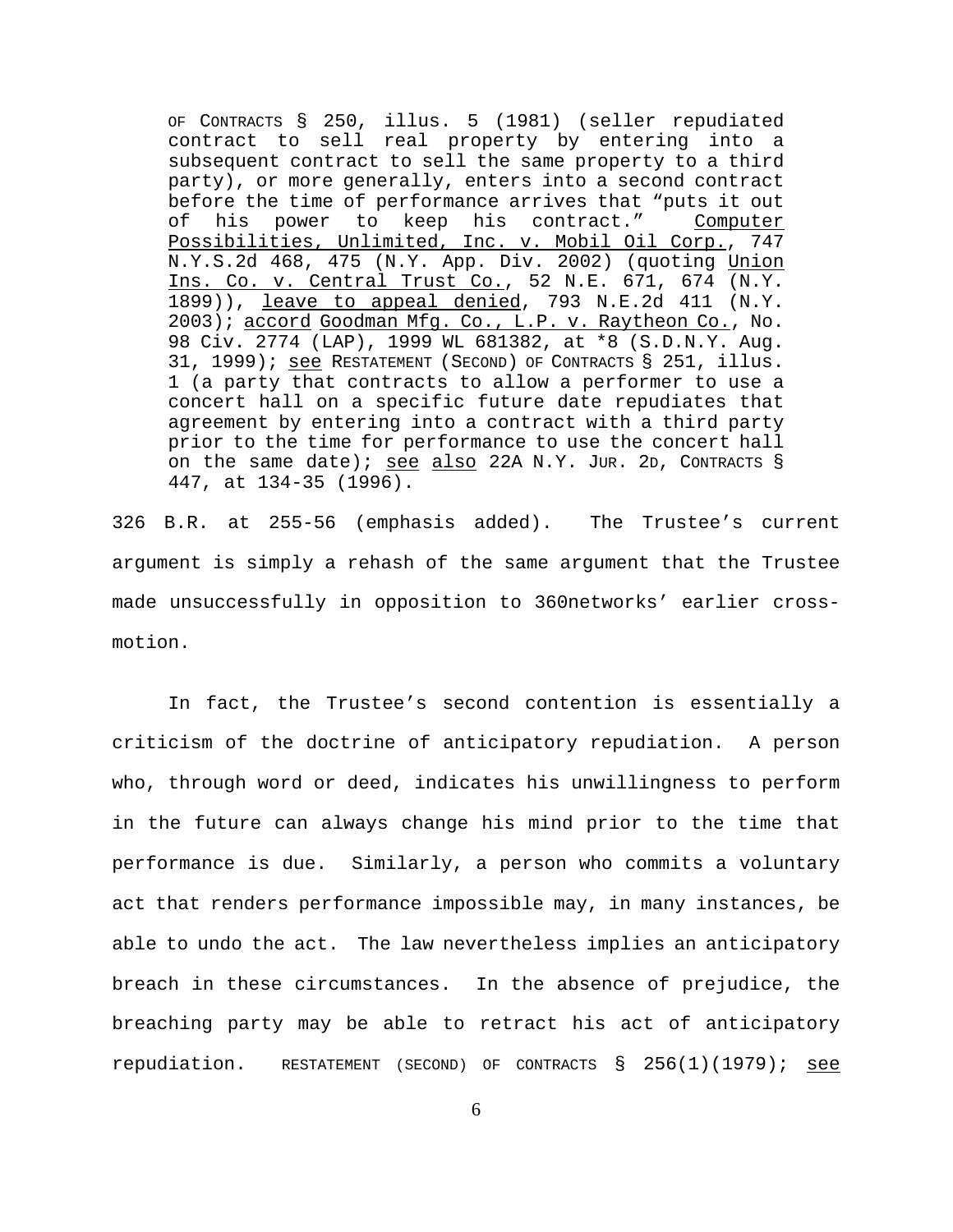N.Y.U.C.C. § 2-611(1). Here, however, the debtor did not retract its repudiation or state its intention to perform the Guaranty.

Having failed to show that the Court overlooked something, made a clear error or committed a manifest injustice, the Trustee's motion for reargument is denied.

## **C. 360networks' Motion**

360networks' motion for reargument makes several points. First, it generally repeats its earlier arguments, with some new variations, about the evidence and the inferences that should be drawn from that evidence. In the process it makes a new argument regarding the significance of the ANC sale motion. Second, it maintains that the requirement to show that it was "ready, willing and able" to perform its own obligations should not apply. Third, it questions the propriety of making Rule 56(d) findings, and as a corollary, states that neither party moved on the issue of adequate assurance of future performance, and the Rule 56(d) order should not have included any "findings" on this subject. While the first two arguments do not warrant reconsideration, the propriety of the Rule 56(d) order is worth another look.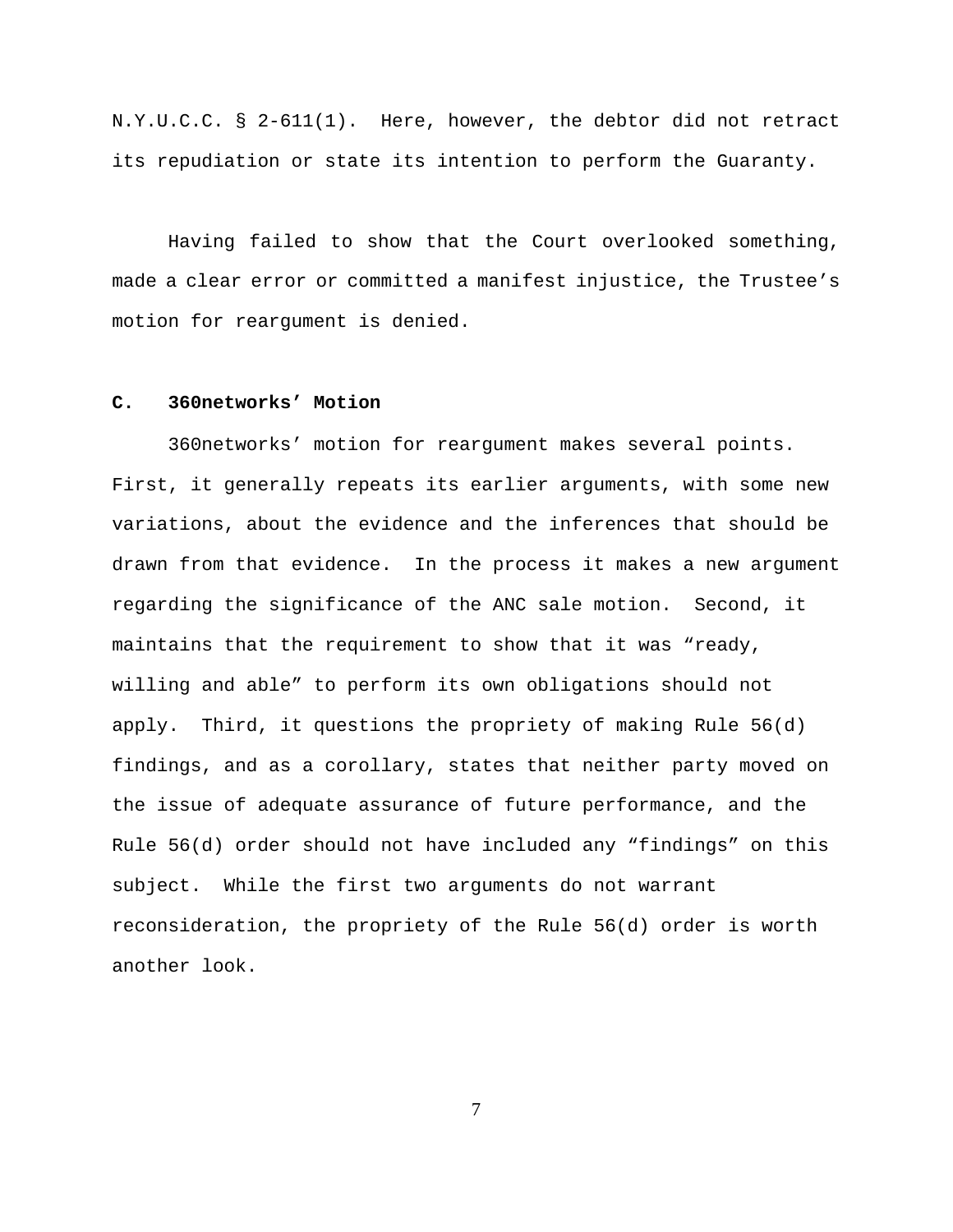### **1. The Evidence of Anticipatory Repudiation**

As discussed fully in the Opinion, an obligee asserting an anticipatory repudiation must show a "positive and unequivocal" statement by the obligor of an intention not to perform. Opinion, 326 B.R. at 249. Alternatively, the obligee must show that the obligor committed "a voluntary and affirmative act that makes it 'actually or apparently impossible for him to perform.'" Id. at 254 (quoting RESTATEMENT (SECOND) OF CONTRACTS § 250 cmt. c (1979)). If the statement or act falls short of these standards, or if the obligee believes that the obligor will not perform for reasons unrelated to any statement or act, the obligee may, at its option, demand adequate assurance of future performance.  $Id.$  at 250. If the demand is proper and the obligor does not provide adequate assurance that he will perform, the obligee may treat the failure as an anticipatory repudiation. Id.

With one exception, 360networks argued that GC Bandwidth or Asia Global, or both, made statements that indicated their intention not to perform. Its evidence fell into three categories. First, 360networks' attorneys made some vague references to "express words and deeds" demonstrating GC Bandwidth's and Asia Global's clear intentions not to perform. The Court dismissed this evidence out of hand as conclusory attorney hearsay. Id. at 252-53 (regarding GC Bandwidth); id. at 255 (regarding Asia Global).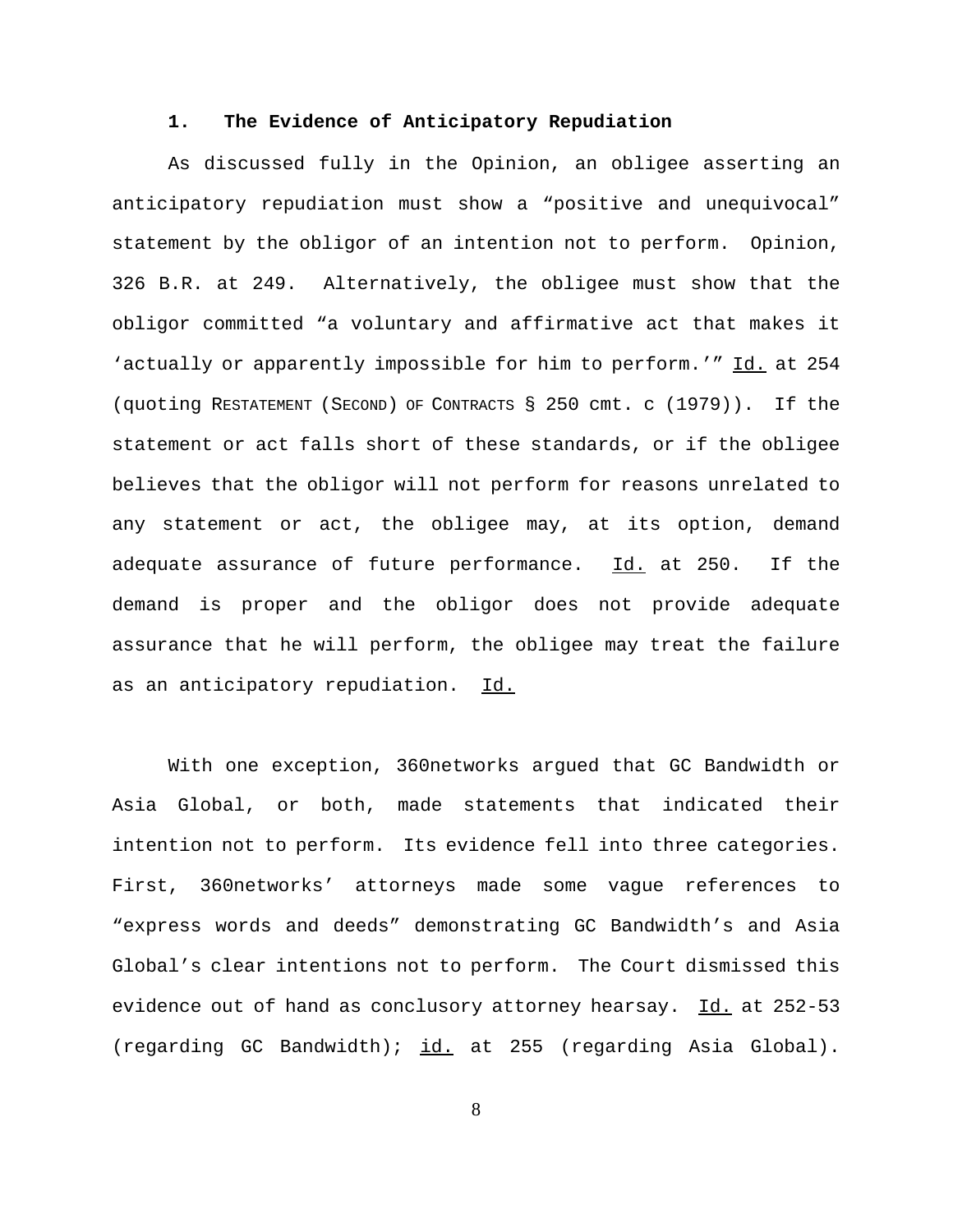360networks does not appear to challenge these conclusions in its current motion.

Second, 360networks pointed to the changing economic circumstances and market conditions, including Global Grossing's and Asia Global's interdependence, their deteriorating relationship, and the oversupply of and decline in price for telecommunications capacity, and argued that neither GC Bandwidth nor Asia Global could have performed in light of these conditions. The Court also rejected this argument. The economic circumstances were neither statements nor voluntary acts bearing on Asia Global's intention or willingness to perform. Citing Norcom Power Partners, L.P. v. Niagara Mohawk Power Corp., 705 N.E.2d 656 (N.Y. 1998), the Court ruled that the deteriorating economic circumstances may have justified a demand for adequate assurance of future performance, but they did not rise to the level of an anticipatory repudiation. Id. at 251-52.

360networks repeats the same argument in its motion for reargument. It contends that the "[o]ne (if not the only) logical conclusion from these facts is that by early 2002" GC Bandwidth lacked any ability or incentive to satisfy the Asia Commitment, and planned to breach the Master Agreement and incur a \$100 million claim payable in tiny "bankruptcy dollars." (360networks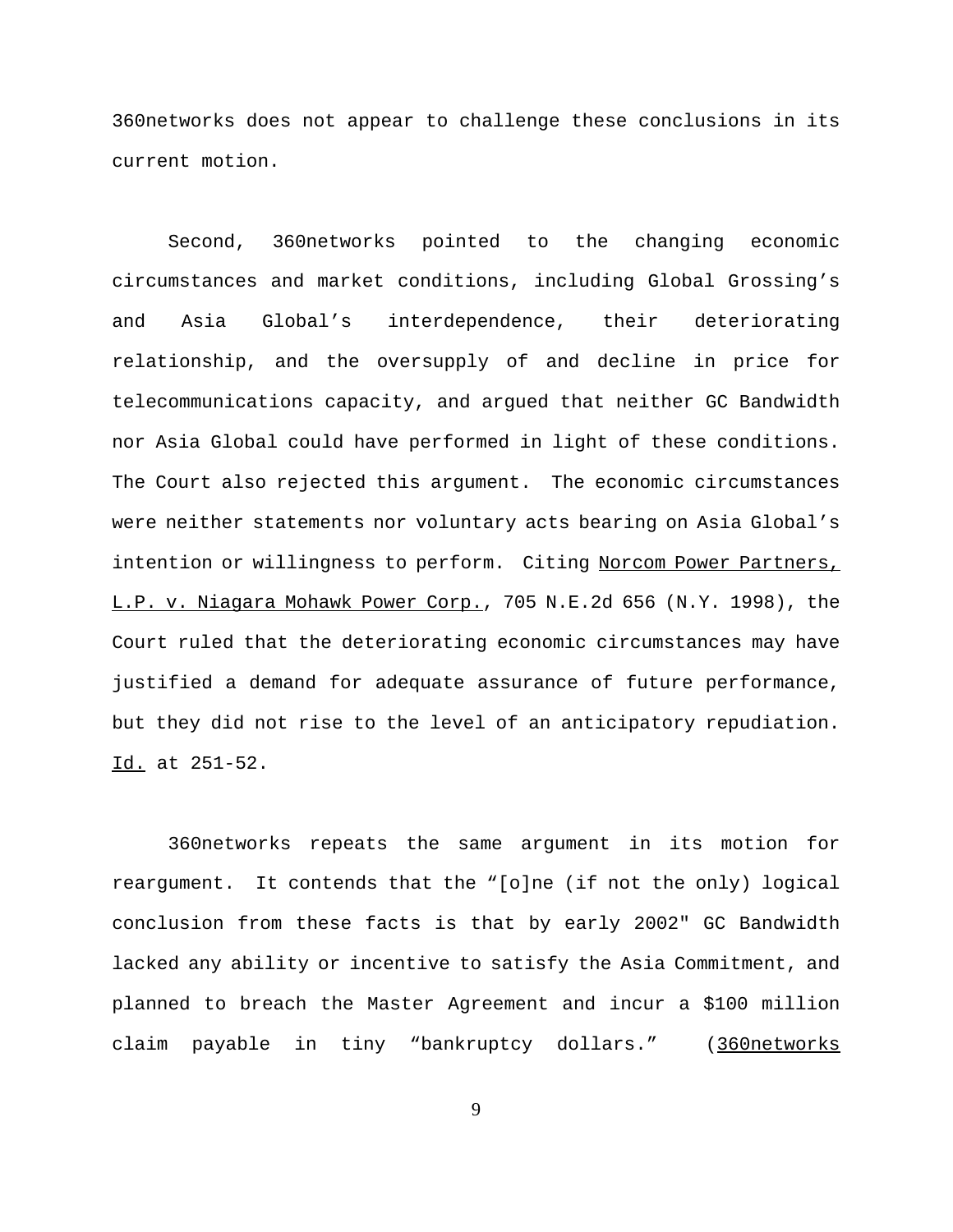Corporation's Memorandum of Law in Support of Motion . . . for Reconsideration of Portions of the [Opinion], dated Sept 26, 2005 ("360networks' Reconsideration Memo"), at 9)(ECF Doc. # 664.) The argument adds nothing new to the prior motion.

Third, 360networks emphasized specific statements (or testimonial acts) which, it maintained, constituted evidence of anticipatory repudiation. These included the Settlement Agreement between Global Crossing and its affiliates (including GC Bandwidth) on the one hand, and the 360networks affiliates on the other, GC Bandwidth's rejection of the Master Agreement and Asia Global's \$5 million settlement offer. The Court rejected the contention that these were sufficiently positive and unequivocal statements to meet the test for an anticipatory repudiation. Opinion, 326 B.R. at 253-54 (regarding GC Bandwidth); id. at 254-55 (regarding Asia Global).

360networks now asks me to reconsider Asia Global's \$5 million settlement offer in "context." 360networks complains that the Opinion focused only on the fact of the offer and not on its extremely low amount.<sup>2</sup> It contends that the Court must "confront the significance of why Asia Global would offer only \$5 million to

<sup>&</sup>lt;sup>2</sup> 360networks argues that the Court improperly questioned the admissibility of the settlement offer. (360networks' Reconsideration Memo, at 10.) In fact, the Opinion assumed that the offer was admissible and ruled that it was not an act of repudiation. 326 B.R. at 254-55.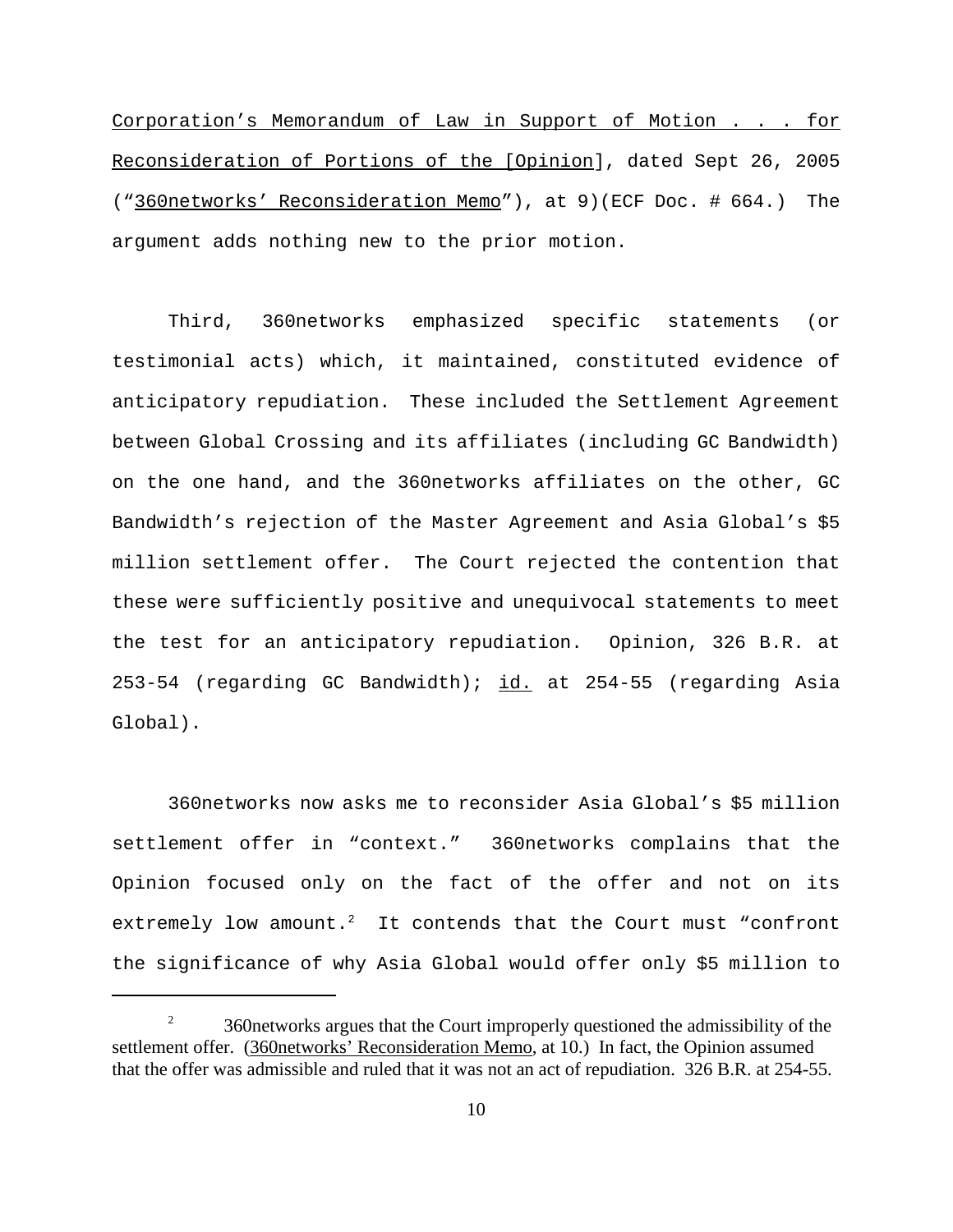satisfy a \$100 million obligation in the context of all the facts discussed." (360networks' Reconsideration Memo, at 11.) According to 360networks, the "context" makes it apparent (or, at least implies) that Asia Global's \$5 million settlement offer was a clear statement that it was either unwilling or unable to perform.

The Court previously considered and rejected this argument. It speculated on what the offer implied, not for the purpose of making findings, but to show that neither the offer nor the amount of the offer was a positive and unequivocal statement by Asia Global that it would not perform. Opinion, 326 B.R. at 255. Moreover, 360networks implicitly concedes this point. Its invitation to consider the "context" suggests that the offer, standing alone, is ambiguous, equivocal and unclear.

360netwetworks relied on an alternative theory of anticipatory repudiation  $(i.e.,$  the voluntary, disabling act) to argue that the ANC sale breached the Guaranty. According to 360networks, the sale liquidated "all of the assets necessary to fulfill the Asia Commitment," and "put it out of GC Bandwidth's or [Asia Global's] power to perform." (360networks Corporation's Memorandum of Law in Support of Motion for Summary Judgment and in Opposition to Chapter 7 Trustee's Motion for Summary Judgment on Objection to Claim Number 5, dated May 6, 2005, at 13 (ECF Doc. 612); accord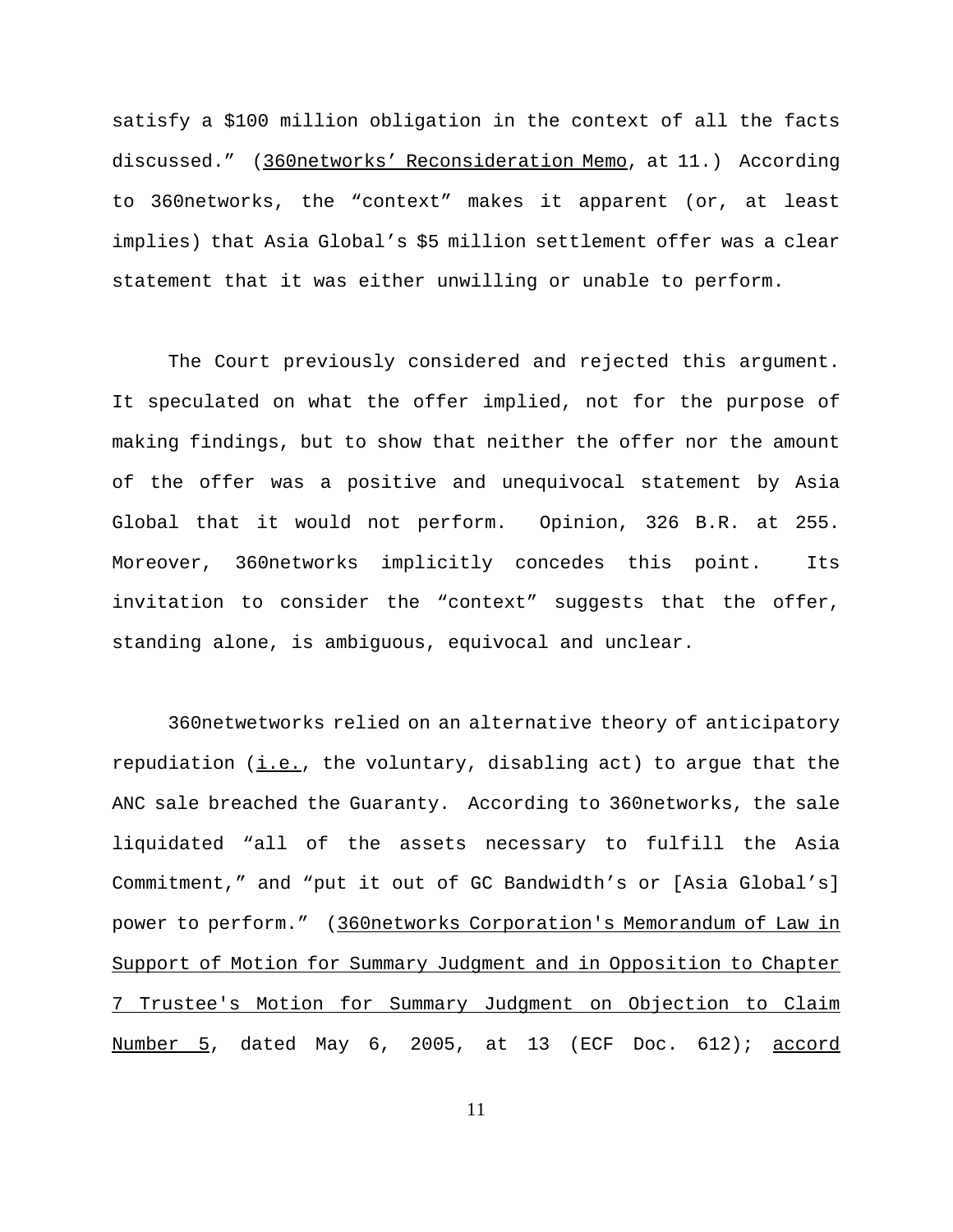360networks Corporation's Reply Memorandum of Law in Support of 360networks Corporation's Motion for Summary Judgment on Chapter 7 Trustee's Objection to Claim Number 5 and in Response to Chapter 7 Trustee's Opposition Thereto, dated May 20, 2005 ("360networks' Reply Memo"), at 15 (ECF. Doc. # 629).)

The Court ultimately agreed, but did not begin and end with the consummation of the sale. Instead, it looked backwards to decide if Asia voluntarily disabled itself from performing at an earlier point. Initially, the Court rejected the notion that the filing of the ANC sale motion led to an anticipatory repudiation:

Asia Global's motion to sell all of its assets, without more, did not prevent it from living up to the performance guaranty. The proposed transaction fell outside of Asia Global's ordinary course of business, and required Court approval. See 11 U.S.C.  $\frac{1}{2}$  363(b)(1). Asia Global was not, therefore, bound to perform the ANC Sale contract until Court approval. Prior to approval, Asia Global could withdraw the application and abandon the contract, or the terms of the sale contract could change. The proposed sale contract might have given 360networks pause and entitled it to demand adequate assurance of future performance, but it did not legally prevent Asia Global from meeting its obligations.

Opinion, 326 B.R. at 256. The Court concluded, however, that the breach occurred when the motion was approved:

Once the Court approved the contract, however, Asia Global lost control of the ability to satisfy the performance guaranty. At that point, it was obligated to transfer the assets that were necessary to that performance to Asia Netcom, free and clear of the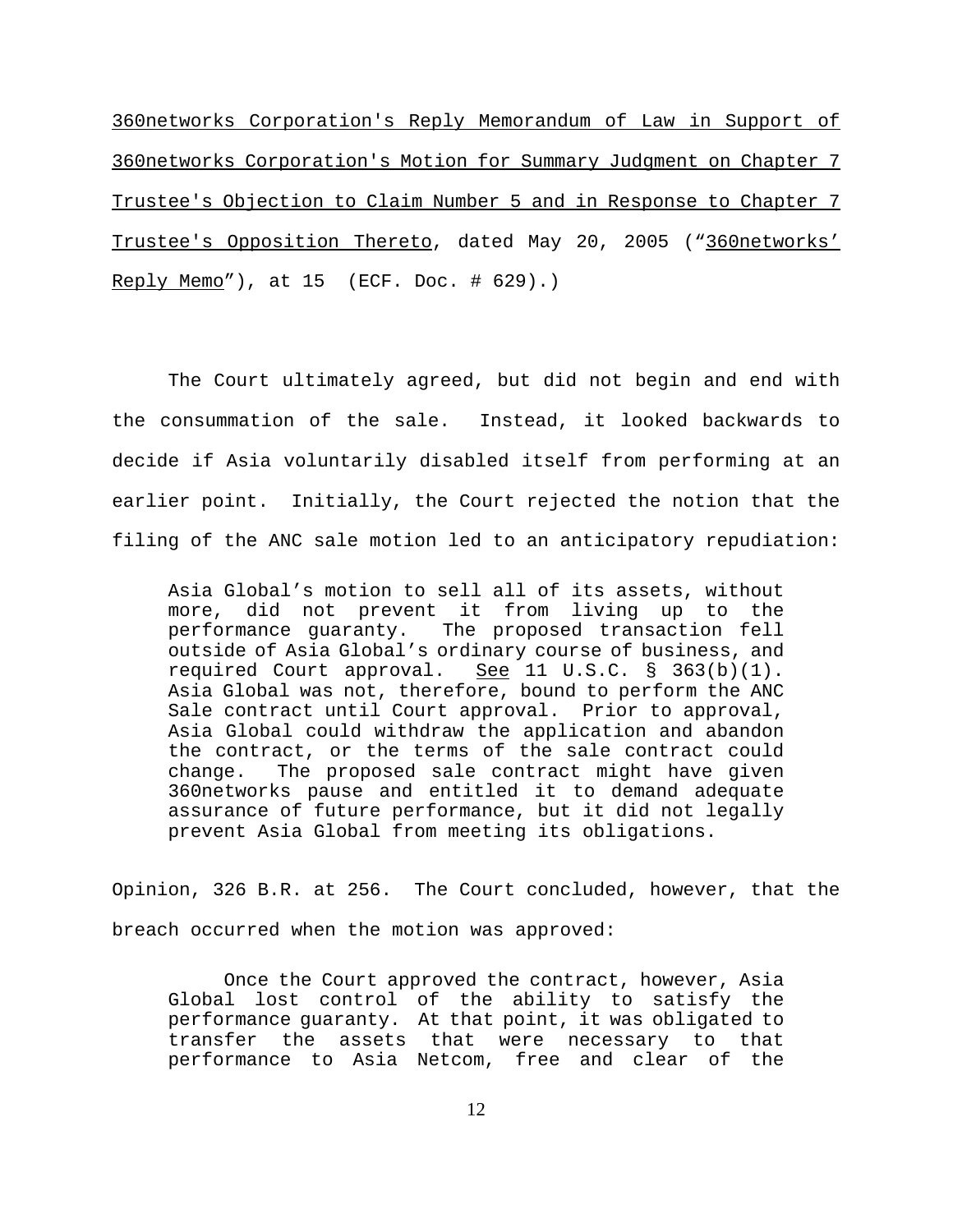obligation to perform. A fortiori, the consummation of the sale rendered Asia Global incapable of satisfying the performance guaranty. Accordingly, Asia Global breached the Guaranty through anticipatory repudiation on January 29, 2003, with two months remaining during which 360networks could takedown capacity.

Id.

360networks now says that the Court overlooked another argument -- that the ANC sale motion was an unequivocal statement by Asia Global that it would not perform under the Guaranty. 360networks did not make this argument before. It always focused on the fact of the sale as a voluntary disabling act, and not on the sale (or the motion to approve it) as a statement of intention not to perform. Accordingly, the Court declines to consider this argument.

360networks' has failed to show that the Court overlooked anything, or that its view of the evidence or arguments advanced by 360networks was clearly erroneous or manifestly unjust.

#### **2. The "Ready, Willing and Able" Requirement**

The Opinion held that 360networks must still prove that it would have been ready, willing and able to perform its obligations under the Master Agreement but for Asia Global's anticipatory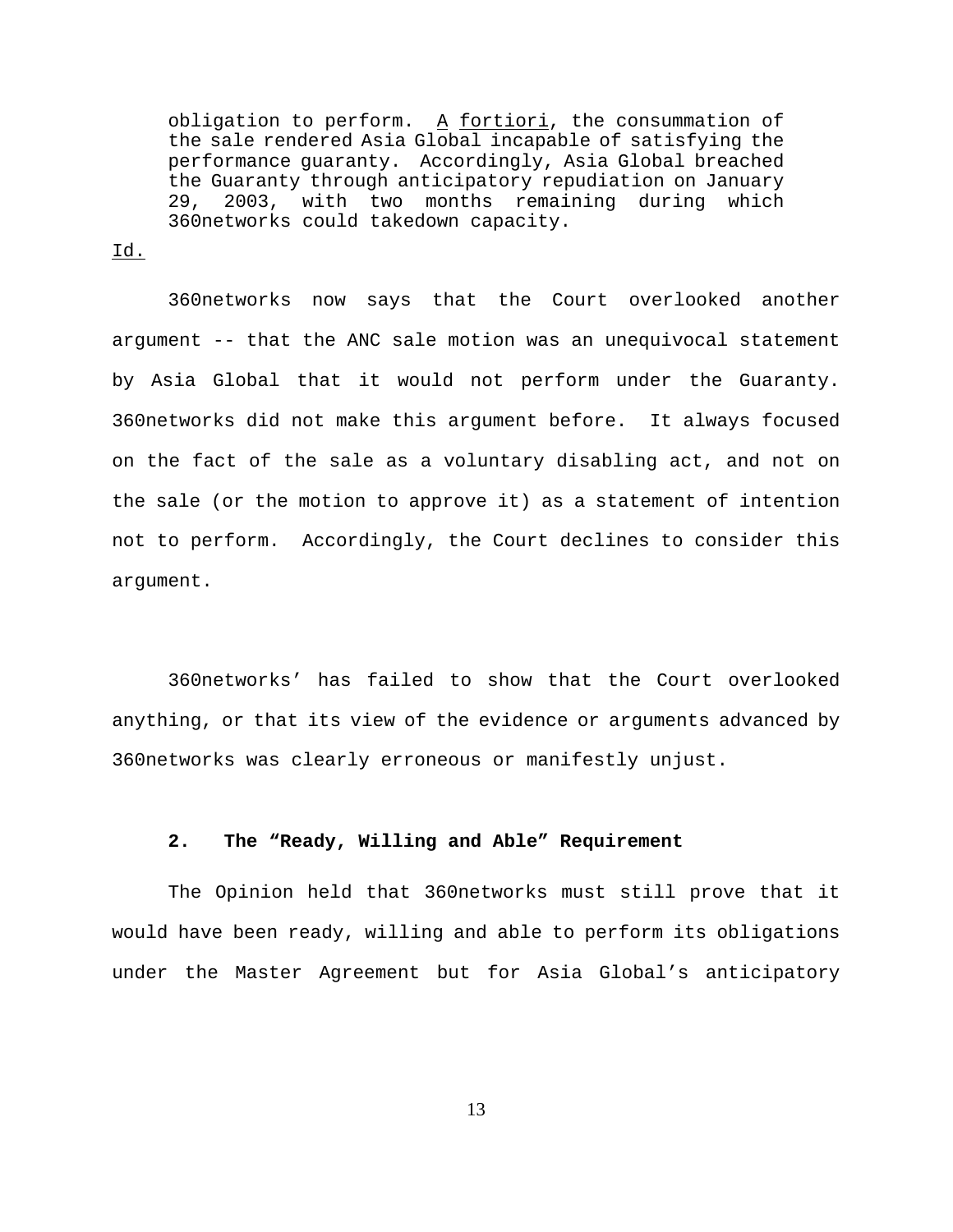repudiation.<sup>3</sup> The requirement is not unique to the doctrine of anticipatory repudiation. Instead, it is based on the general requirement that a party aggrieved by a breach of contract must prove that it was injured by the breach in order to recover damages. The Opinion stated:

To recover damages . . . the non-breaching party must also show that he was ready, willing and able to perform his own obligations but for the repudiation. Tower Charter & Marine Corp. v. Cadillac Ins. Co., 894 F.2d 516, 523 (2d Cir. 1990); In re Randall's Island Family Golf Ctr., 272 B.R. 521, 524 (S.D.N.Y. 2002); Argonaut P'ship L.P., 1996 WL 617335, at \*5; Huntington Mining Holdings, Inc. v. Cottontail Plaza, Inc., 459 N.E.2d 492, 492 (N.Y. 1983); DeForest Radio Tel. & Tel. Co. v. Triangle Radio Supply Co., 153 N.E. at 78; RESTATEMENT (SECOND) OF CONTRACTS § 254(1); see Strasbourger, 134 N.E. at 836. "This principle is merely the application of the general rule that the complaining party must demonstrate that the breach caused him injury; '[t]o do this he must prove that he intended to and was able to perform when his performance was due.'" Record Club of Am., 890 F.2d at 1275 (quoting Scholle v. Cuban-Venezuelan Oil Voting Trust, 285 F.2d 318, 320 (2d Cir. 1960)). Thus, even where a party breaches by repudiation, "[h]is duty to pay damages is discharged if it subsequently appears that there would have been a total failure of performance by the injured party . . . sufficient to have discharged any remaining duties of the party in breach to render performance."RESTATEMENT (SECOND) OF CONTRACTS § 254(1), cmt a.

320 B.R. at 249-50 (footnote omitted).

<sup>&</sup>lt;sup>3</sup> The Opinion included a lengthy discussion of 360 networks' obligations and the conditions precedent to GC Bandwidth's and Asia Global's performance duties.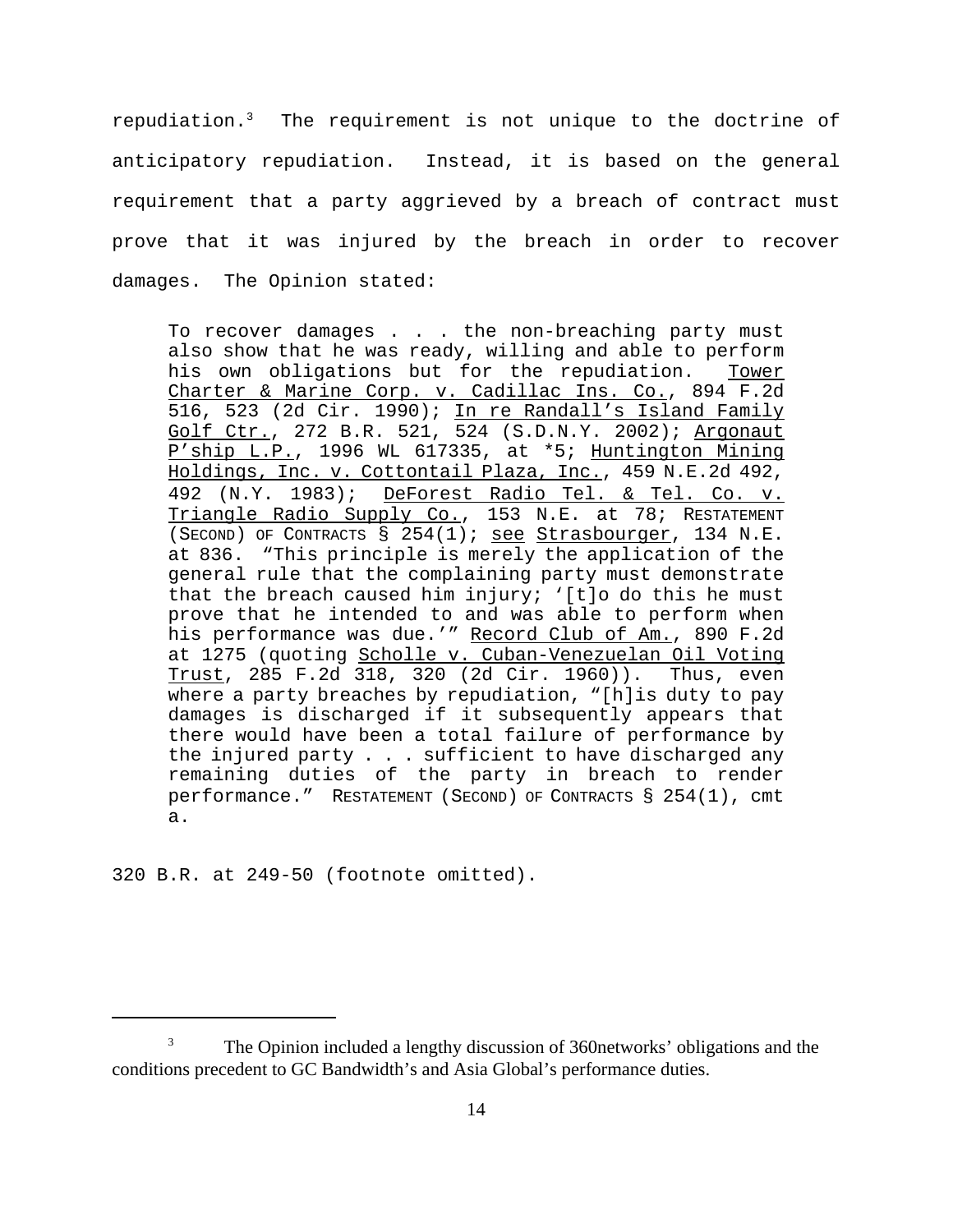360networks' argues that the "ready, willing and able" requirement does not apply because it had already paid the entire purchase price and had few, if any, remaining performance obligations. It also maintains that the cases cited in the Opinion involved parties who had not yet paid any portion of the purchase price and had substantial remaining performance obligations. These arguments are self-defeating.

Under New York law, $4$  the doctrine of anticipatory repudiation is limited to bilateral contracts "embodying some mutual and interdependent conditions and obligations." Long Island RR. Co. v. Northville Indus. Corp., 362 N.E.2d 558, 563 (N.Y. 1977). Furthermore, the doctrine does not apply to "a contract originally bilateral that has become unilateral and similarly unconditional by full performance by one party." Id. (quoting RESTATEMENT (FIRST) OF CONTRACTS § 318 (1932))(internal quotation marks omitted). "The question is whether, at the time of the repudiation, there existed some dependency of obligation." Id. at 565. In bankruptcy parlance, the doctrine only applies to contracts that are executory at the time of repudiation.

New York law governed the Master Agreement, Opinion, 326 B.R. at 243 n.2, and the Guaranty. Id. at 245 n.6.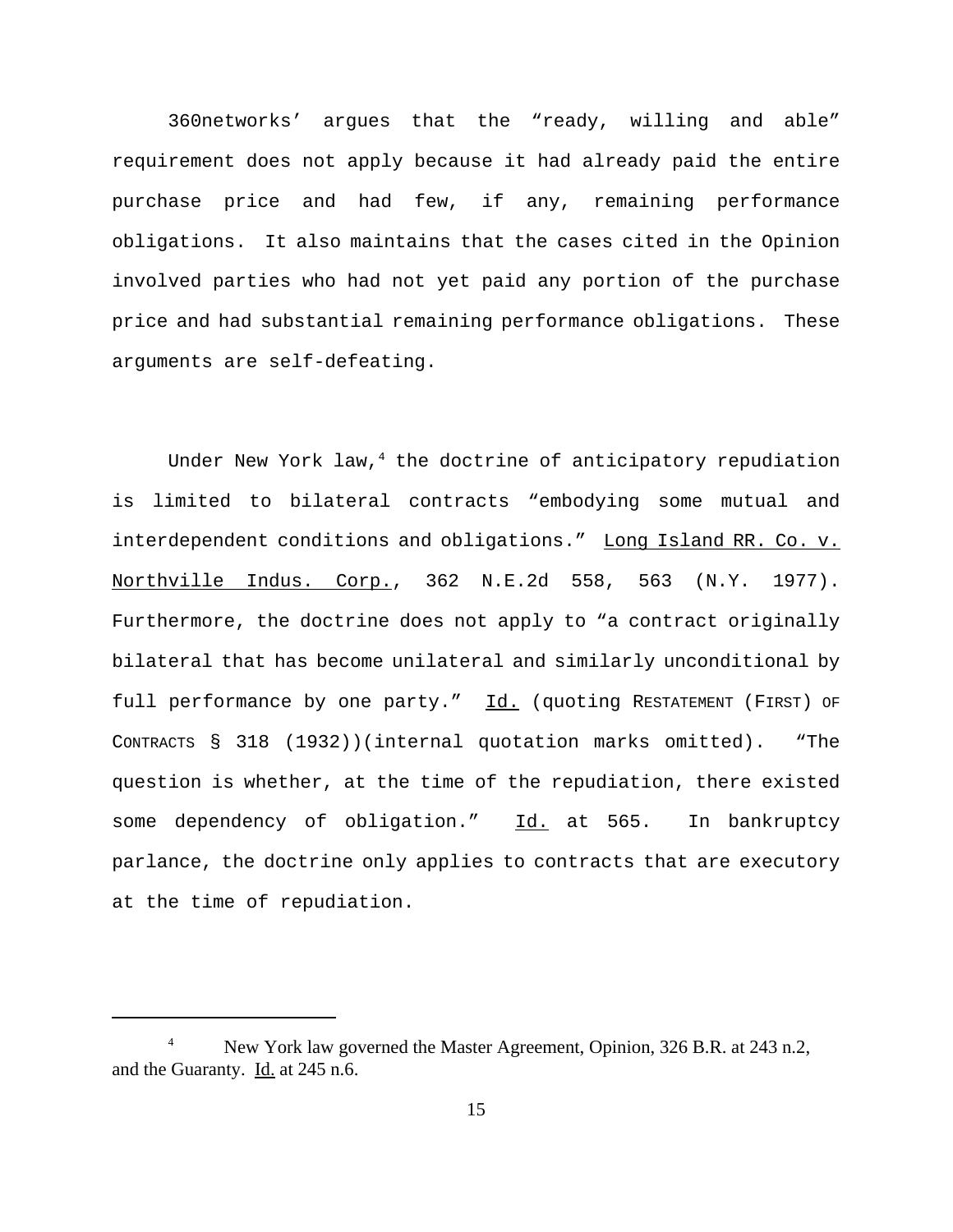The rationale for the limitation is historically sound. The doctrine of anticipatory repudiation "evolved as a defense to performance by the injured party." Id. at 563. If a bilateral contract has been fully performed by the injured party, the latter does not need the doctrine to excuse its performance. Id. Instead, as in the usual breach of contract case, the aggrieved party must await the actual breach and then sue.

By downplaying its own remaining obligations, 360networks necessarily undercuts its basis for invoking the doctrine of anticipatory repudiation. If its remaining obligations were so minimal or non-existent, or if performance of those obligations was independent of the debtor's duties, the doctrine would not apply. In that circumstance, the Trustee would be entitled to summary judgment. 360networks prepaid \$100 million in exchange for GC Bandwidth's promise, and Asia Global's Guaranty, to deliver \$100 million of capacity in the future. If 360networks did not request the full \$100 million worth of telecommunications capacity, neither GC Bandwidth nor Asia Global had to repay the unused part of the \$100 million. See Opinion, 326 B.R. at 244.

The Trustee satisfied his initial burden on his motion for summary judgment by showing that 360networks never requested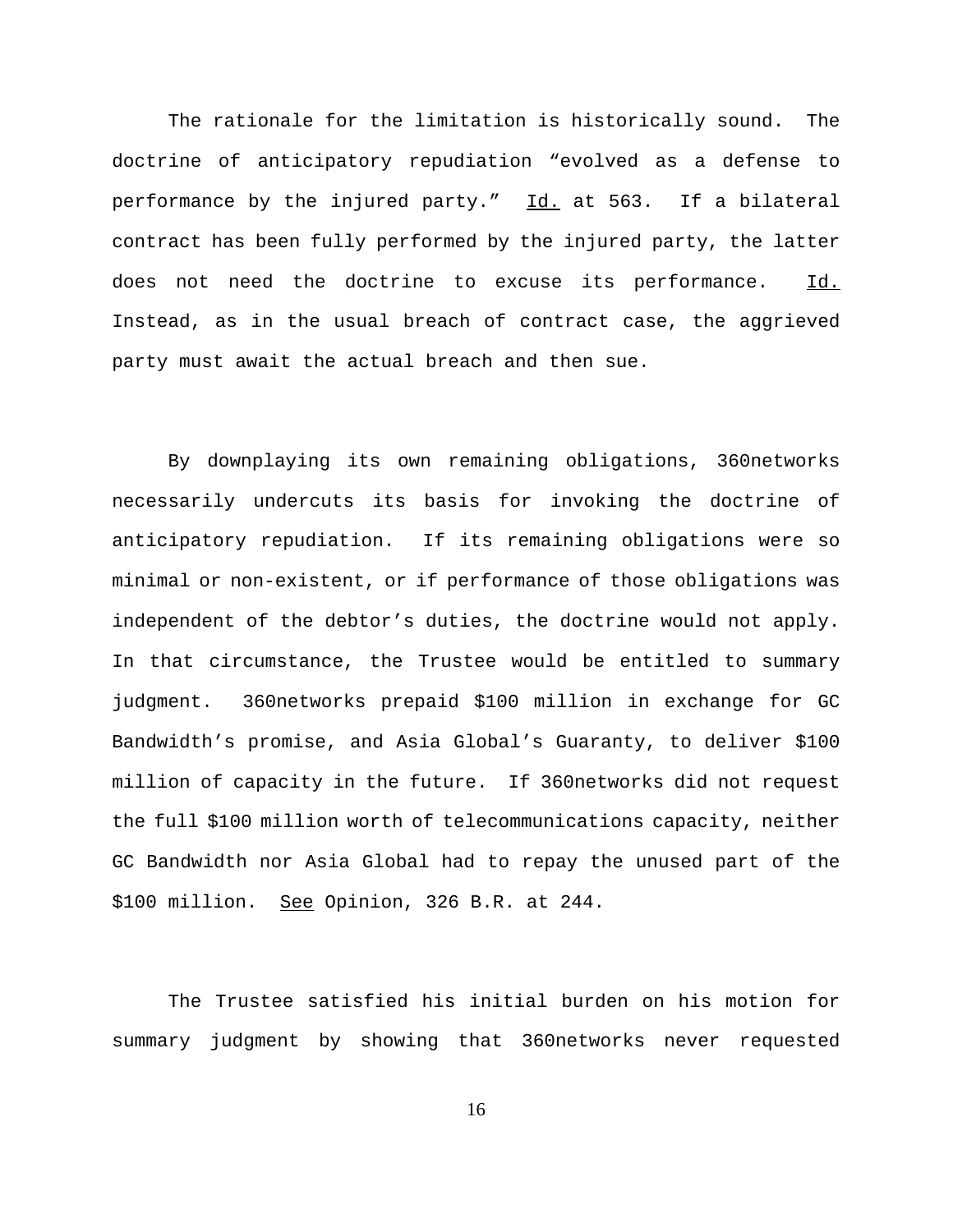capacity in accordance with the procedures set out in the Master Agreement. See id. at 248-49. 360networks survived the Trustee's motion because it successfully argued that it was relieved from making the contractual request after January 29, 2003 under the doctrine of anticipatory repudiation. If 360networks' obligation to ask for capacity was insubstantial or independent, it could not rely on the doctrine to excuse the failure of condition.

In fact, 360networks still had significant performance obligations. It "'unconditionally an irrevocably' agreed, inter alia, 'to accept, purchase, pay for in full and receive an IRU [indefeasible right to use] on the EAC and/or PC-1 systems for an aggregate purchase price of \$100,000,000.'" Opinion, 326 B.R. at 243 (quoting Master Agreement, at  $\S$  2(a)). 360networks paid the purchase price, but still had to accept, purchase and receive the IRU. To do so, it had to affirmatively takedown the capacity by following a detailed procedure. See id. at 244-45.

360networks has failed to show a basis to reconsider the conclusion that it must demonstrate that it was "ready, willing and able" to perform its obligations but for the repudiation. Accordingly, the Court declines to reconsider that conclusion.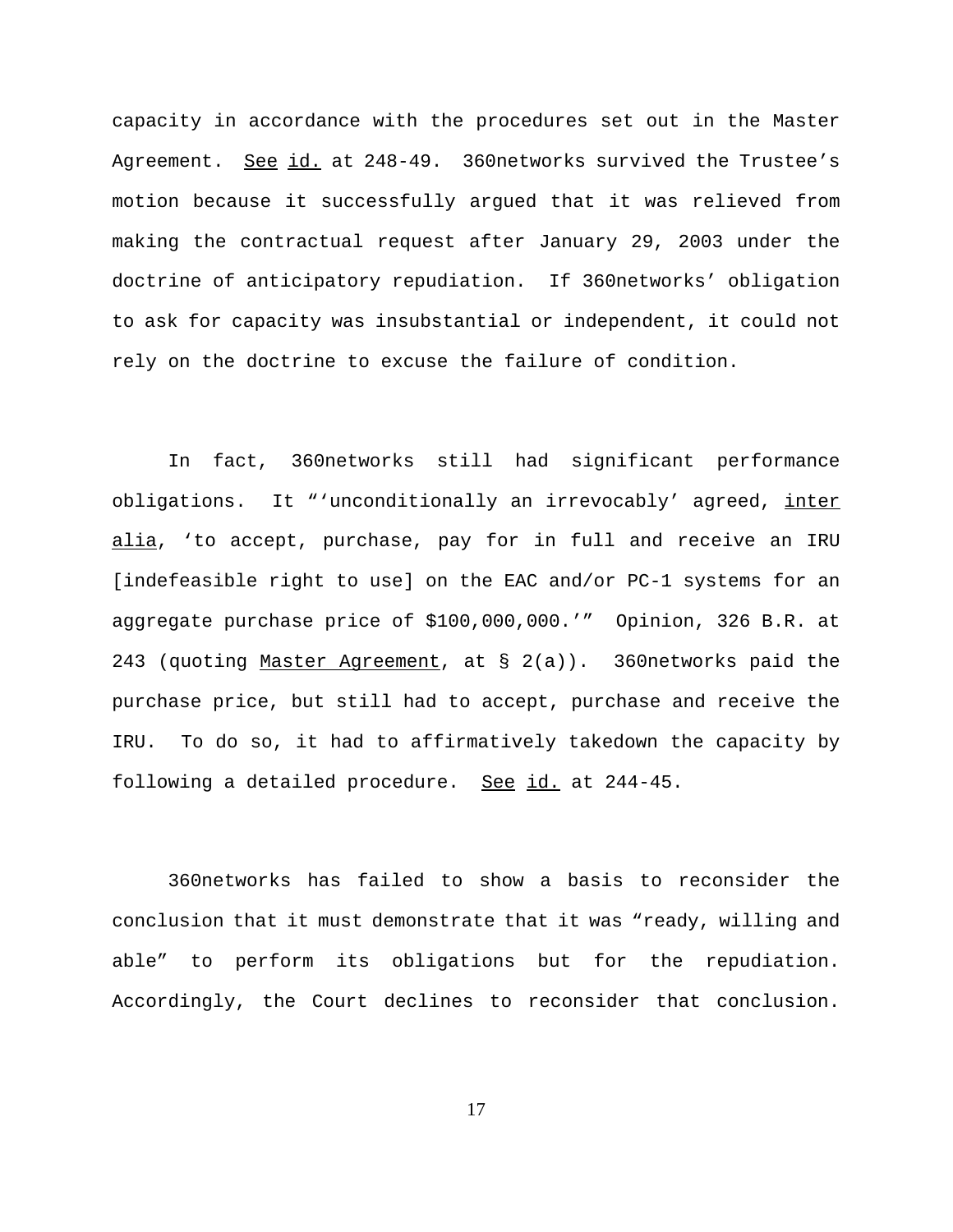**3. The Propriety of the Order Under of FED. R. CIV. P. 56(d)**

 At the conclusion of the Opinion, the Court made four "findings" under Rule 56(d):

(1) 360networks never ordered capacity in accordance with the Master Agreement from either GC Bandwidth or Asia Global prior to March 30, 2003, (2) 360networks never demanded adequate assurance of future performance from either GC Bandwidth or Asia Global prior to March 30, 2003, (3) GC Bandwidth did not repudiate the Master Agreement, and (4) Asia Global repudiated the Guaranty on January 29, 2003, but not before then.

Opinion, 326 B.R. at 257.

360networks contends that the Rule 56(d) "findings" were inappropriate given the early stage of the proceedings and the nature of the evidentiary burden it bore in connection with the cross-motions. The reargument motion affords the opportunity to explore these issues.

## **a. Introduction**

A motion for summary judgment does not always result in or require the court to grant dispositive relief. "[A] court may decide only some of the claims, or merely parts of claims." 11 JAMES WM. MOORE, MOORE'S FEDERAL PRACTICE § 56.40[1], at 56-279 (3d ed.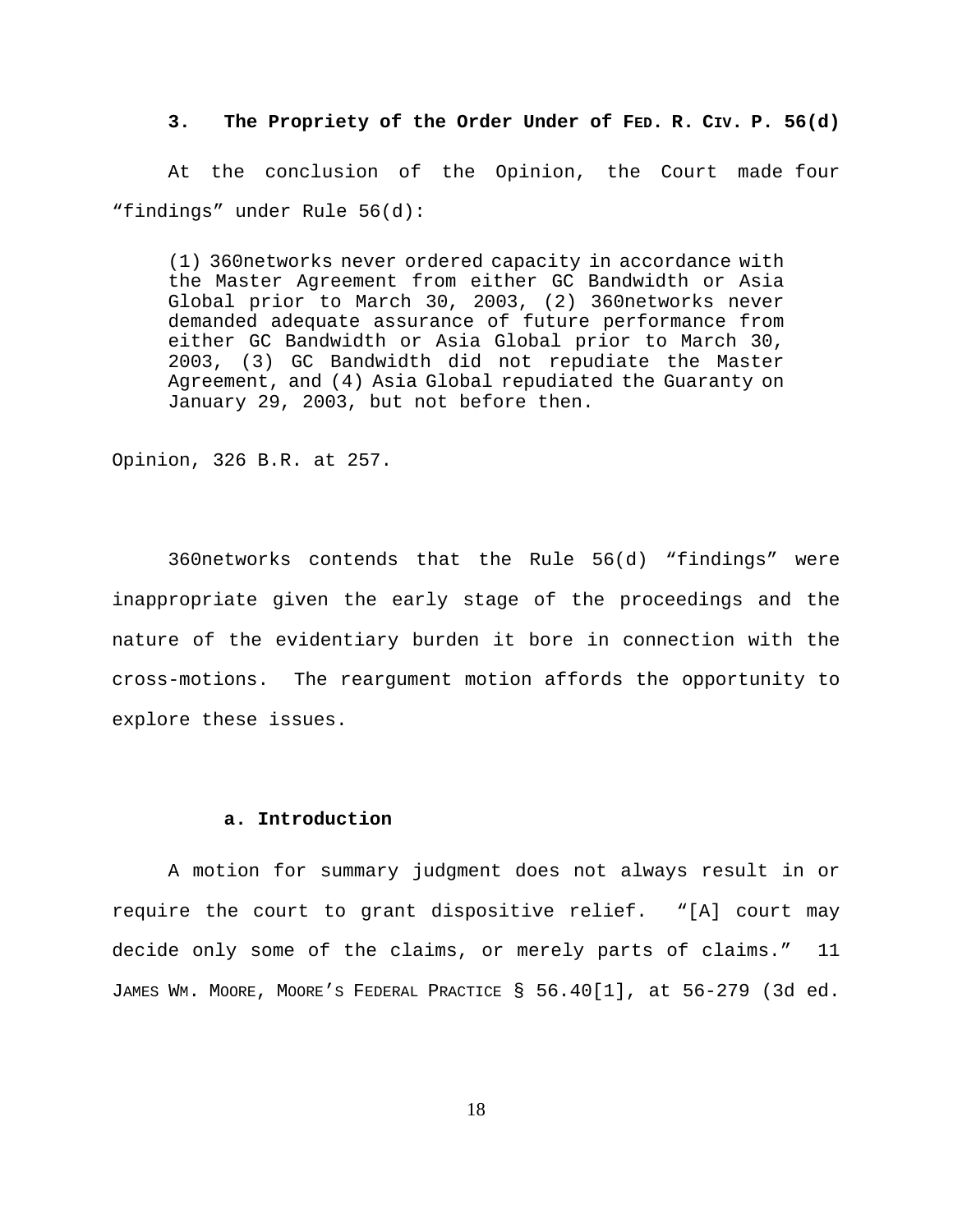2005)("MOORE"). Rule 56(d) puts this last idea into operation, stating as follows:

If on motion under this rule judgment is not rendered upon the whole case or for all the relief asked and a trial is necessary, the court at the hearing of the motion, by examining the pleadings and the evidence before it and by interrogating counsel, shall if practicable ascertain what material facts exist without substantial controversy and what material facts are actually and in good faith controverted. It shall thereupon make an order specifying the facts that appear without substantial controversy, including the extent to which the amount of damages or other relief is not in controversy, and directing such further proceedings in the action as are just. Upon the trial of the action the facts so specified shall be deemed established, and the trial shall be conducted accordingly.

Rule  $56(d)$  is "akin to the preliminary order under Rule 16, and likewise serves the purpose of speeding up litigation by eliminating before trial matters wherein there is no genuine issue of fact." FED. R. CIV. P. 56 advisory committee note (1946); accord 10B CHARLES ALAN WRIGHT, ARTHUR R. MILLER & MARY KAY KANE, FEDERAL PRACTICE & PROCEDURE: CIVIL § 2737, at 318 (3d ed. 1998). The Rule allows the court to resolve significant questions, and "focus the litigation on the true matters in controversy." 11 Moore § 56.40[2], at 56-281.

The usual summary judgment standard applies to Rule 56(d) determinations; a party's failure to demonstrate a genuine issue of material fact relating to a particular claim or defense may support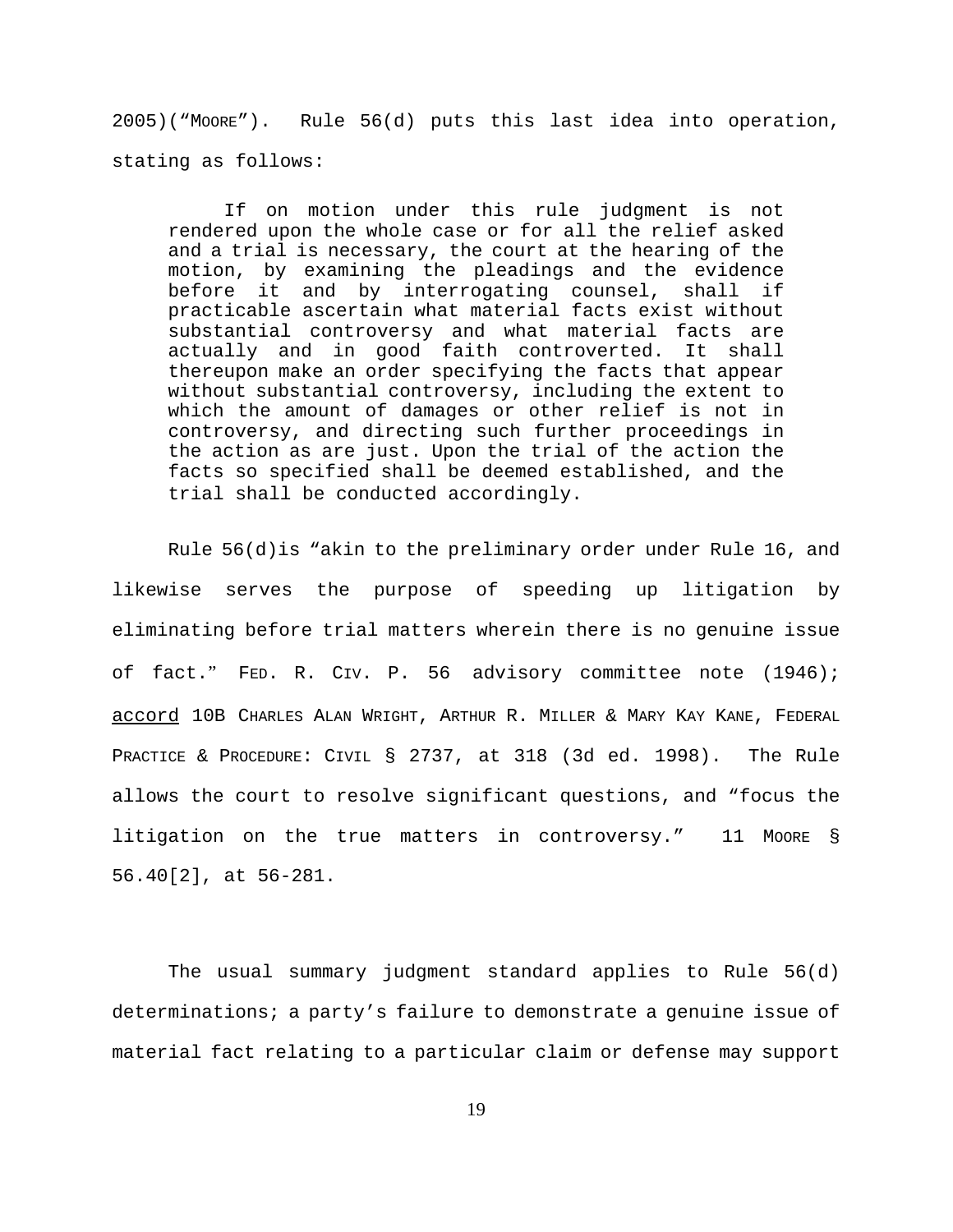a ruling that eliminates the issue from the litigation. 11 MOORE § 56.40[2], at 56-280; see Aurelio v. Rhode Island Dep't of Admin., 985 F. Supp. 48, 53 (D.R.I. 1997). The ruling may resolve issues of fact or law. 11 MOORE § 56.40[2], at 56-281. An order under Rule 56(d) is not final, and the order may be revised at a later stage in the litigation, upon appropriate notice to the parties, if the circumstances warrant the change. 11 Moore § 56.40[2], at 56-281 to 56-282; Leddy v. Standard Drywall, Inc., 875 F.2d 383, 386 (2d Cir. 1989); see Leasing Serv. Corp. v. Graham, 646 F. Supp. 1410, 1414 (S.D.N.Y. 1986).

#### **b. The Stage of the Proceedings**

 360networks contends that the Rule 56(d) "findings" were premature because it did not have the opportunity to take discovery. Yet Rule 56 authorizes a party to move for summary judgment after 20 days from the commencement of the action or after service of a summary judgment motion by the adverse party. FED. R. CIV. P. 56(a). The motion need not await the completion of discovery. If a party needs discovery to oppose the motion, it may seek a continuance to allow it to conduct discovery. FED. R. CIV. P. 56(f). Furthermore, if a court can dispose of an entire case on a motion for summary judgment prior to the commencement or completion of discovery, it stands to reason that it can also make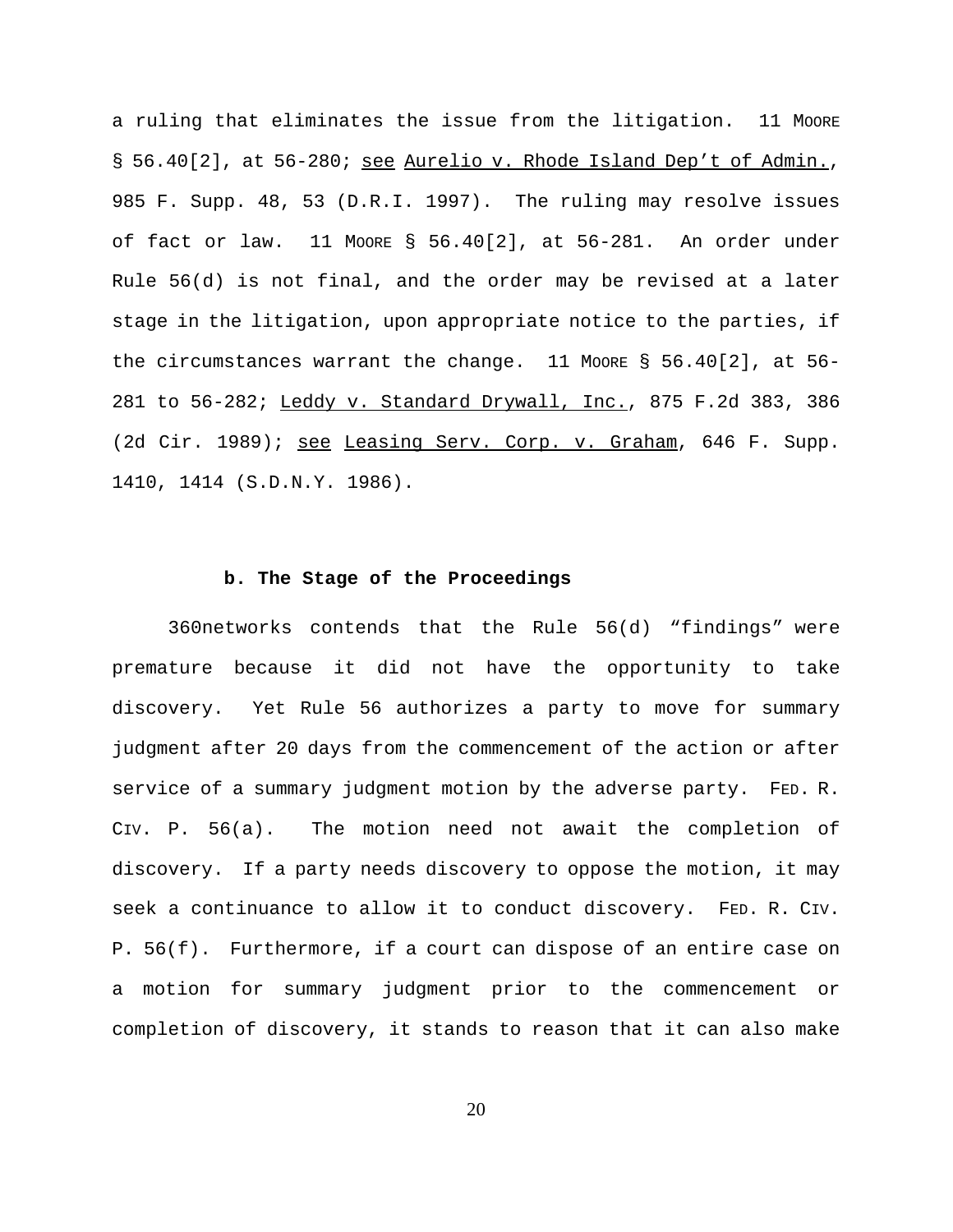partial summary adjudications at an early stage. If Jenkins v. Greyhound Lines, Inc., No. C-46141-RHS, 1971 WL 529 (N.D. Cal. May 4, 1971), supports a different rule, as 360networks insists, the decision is not persuasive. $^5\,$  Moreover, 360 ${\tt network}$ s never requested a continuance to conduct discovery, and even made its own motion for summary judgment on the anticipatory breach issue, indicating its own view that the issue was ripe for summary adjudication.

### **c. The Propriety of Making Rule 56(d) Findings**

360networks maintains that even if it failed to convince the Court that an anticipatory repudiation occurred before January 29, 2003, this should only mean that those arguments failed on summary judgment, not that 360 is precluded from raising them at trial. According to 360networks, its burden was to defeat the Trustee's motion, once he met his initial burden. To do this, 360networks only had to show a single instance of repudiation, not to show

<sup>&</sup>lt;sup>5</sup> Jenkins has been cited only once in 34 years, and for an entirely different proposition. Morever, its aversion to partial summary adjudication predated the Supreme Court trilogy – Celotex Corp. v. Catrett, 477 U.S. 317 (1986), Anderson v. Liberty Lobby, Inc., 477 U.S. 242, 250-54 (1986) and Matsushita Elec. Indus. Co., Ltd. v. Zenith Radio Corp., 475 U.S. 574, 586-587 (1986) – which "infused Rule 56 with new legitimacy and opened the way toward a clearer and more coherent jurisprudence." William W. Schwarzer, Alan Hirsch & David J. Barrans, The Analysis and Decision of Summary Judgment Motions, 139 F.R.D. 441, 445 (Feb. 1992)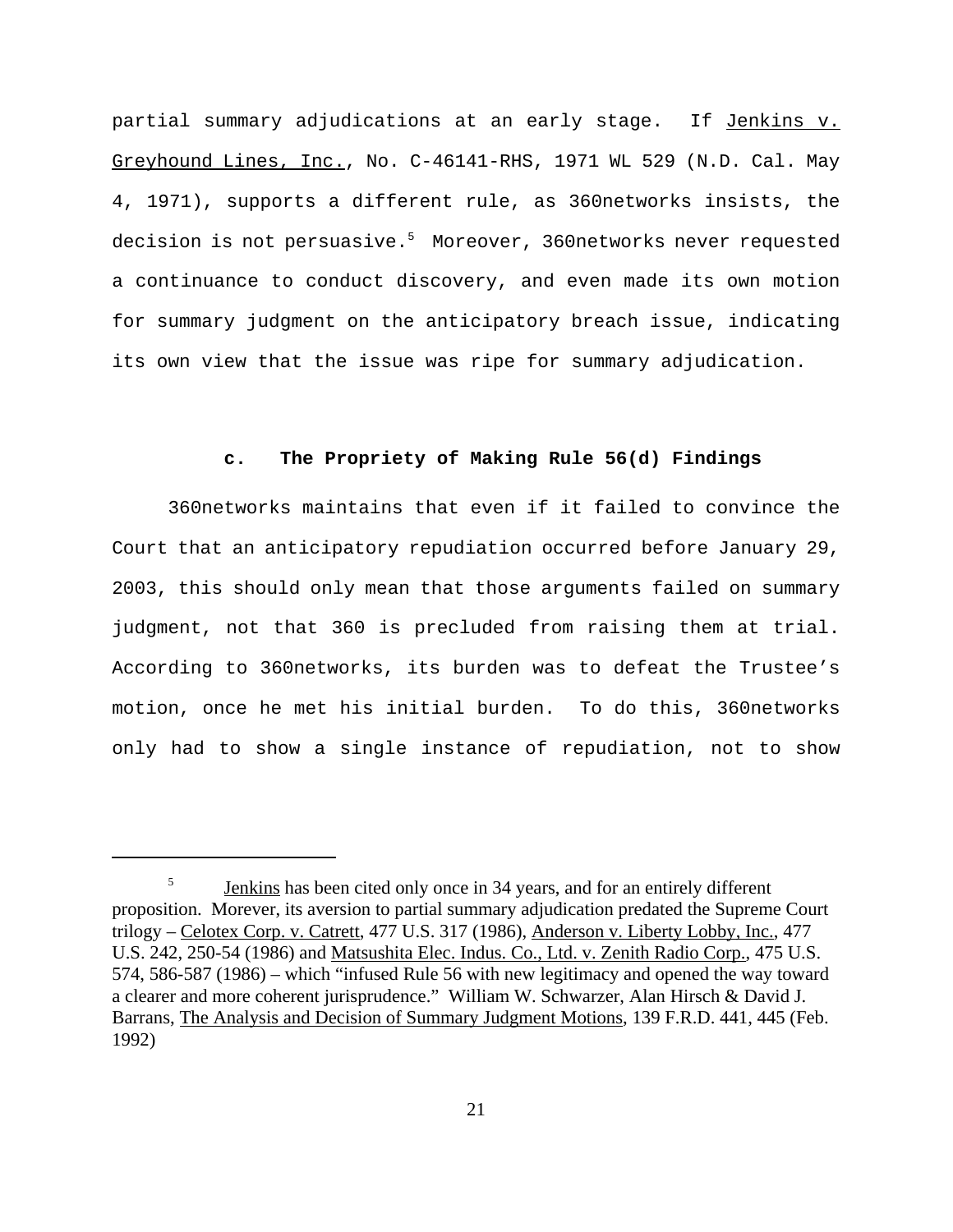every possible instance or that a repudiation occurred prior to a specific date. (360networks' Reconsideration Memo, at 13.)

The party that opposes a motion for partial or total summary judgment but withholds its evidence, acts at its peril.<sup>6</sup> The court must parse the proof, and "shall if practicable ascertain what material facts exist without substantial controversy and what material facts are actually and in good faith controverted." FED. R. CIV. P. 56(d). Thus, even if the court denies the motion for summary judgment, the opposing party may suffer adverse rulings on some of the legal and factual issues. Cf. Gillette v. Delmore, 886 F.2d 1194, 1198-99 (9<sup>th</sup> Cir. 1989)(affirming partial summary adjudication that plaintiff municipal employee was not discharged based on his political activities where municipal defendants adduced evidence that they were not aware of those activities and plaintiff responded with insufficient affidavit); Leasing Serv. Corp. v. Graham, 646 F. Supp. at 1416, 1418 (denying total summary judgment based on factual dispute regarding damages, but granting plaintiff partial summary judgment on liability and rejecting defendant's claims of fraudulent inducement and unconscionability based on the failure to show that he was fraudulently induced or unfairly pressured to enter into agreement or that agreement was

<sup>&</sup>lt;sup>6</sup> In many cases, a party moves for a partial summary judgment or partial summary adjudication on a particular issue rather than summary judgment on the entire case.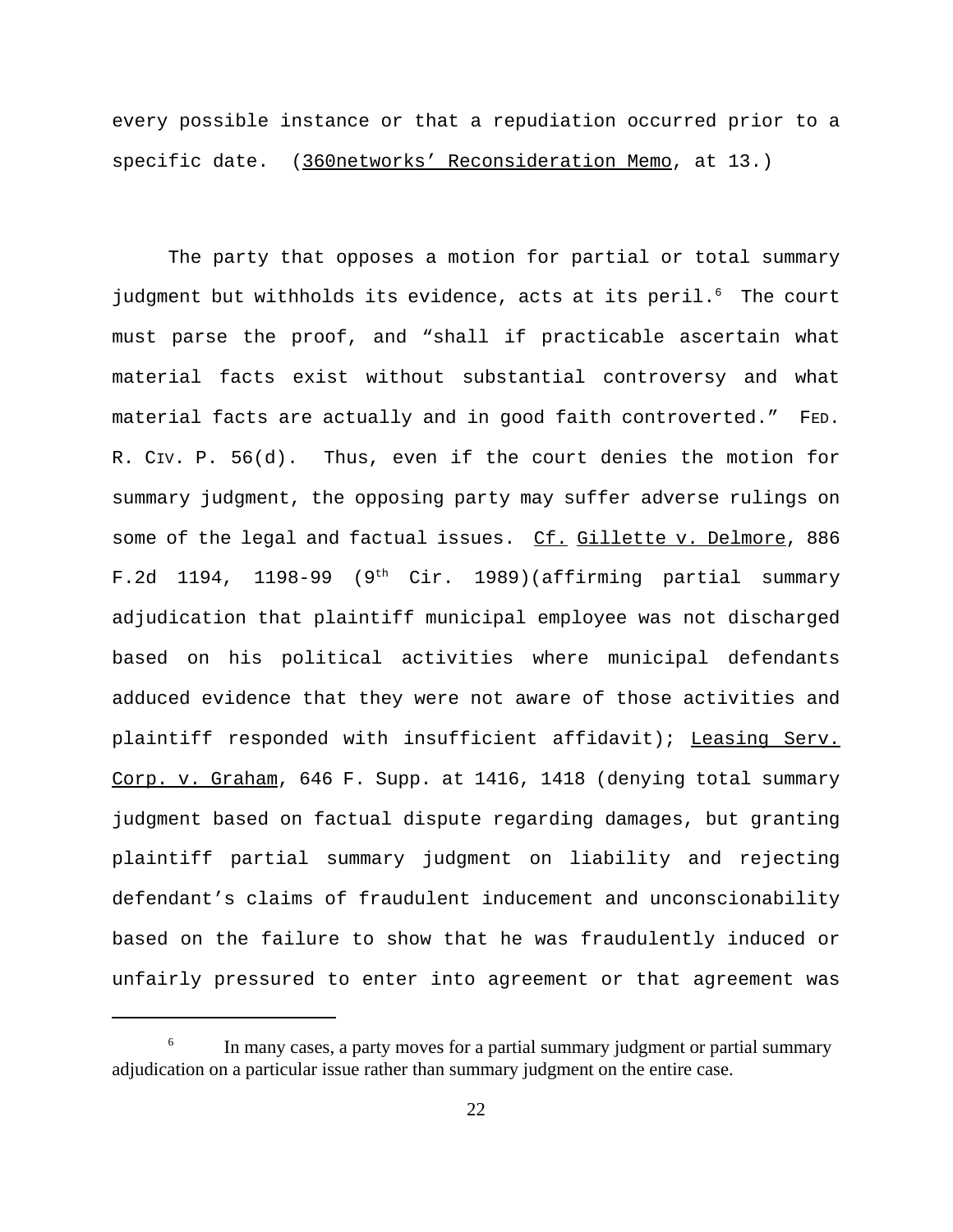"so one-sided as to be unreasonable"); Belinsky v. Twentieth Rest., Inc., 207 F. Supp. 412, 413-14 (S.D.N.Y. 1962)(granting partial summary judgment to plaintiff and finding several facts based on the opposing party's submission of affidavits that failed to controvert plaintiff's evidence and claimed lack of knowledge without conducting a reasonable factual investigation).

Since the cross-motions did not dispose of the Trustee's claim objection, the Court considered whether any issues or parts of issues existed "without substantial controversy" or were "actually and in good faith controverted." The Court had a very thorough record, and neither side argued that it needed more time to supplement the record. The parties, and particularly 360networks, understood that the timing of the anticipatory breach was as important as the fact of the anticipatory breach. The Guaranty only covered orders for telecommunications capacity placed within the two year period beginning March 30, 2001. To recover damages, 360networks would have to show that it was ready, willing and able to perform its obligations  $(i.e.,$  order capacity) but for an anticipatory repudiation. A breach on the first day of the two year period would have far different effects compared to a breach on the last day of the period. The later the breach, the harder 360networks' burden. It would need to prove that it would have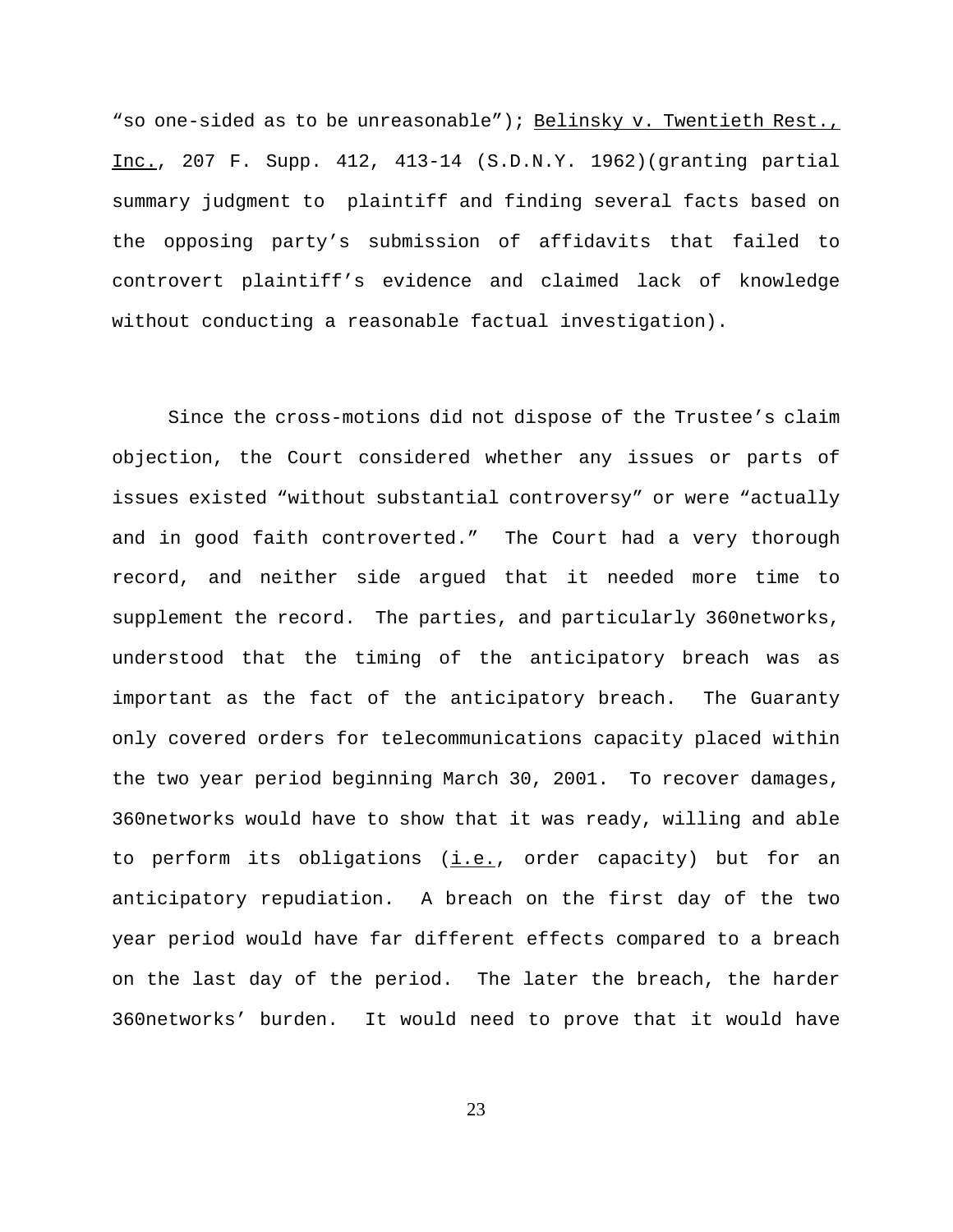ordered \$100 million in capacity but for the breach when it had not ordered any capacity up to that point.

Consequently, it was appropriate to view the question of anticipatory breach against a time line. In this regard, it is correct to say that the Court denied the Trustee's motion for summary judgment to expunge 360networks' claim. But it is equally correct to say that the Trustee demonstrated that 360networks never requested capacity, and 360networks failed to raise a triable issue that it was excused from doing so prior to January 29, 2003. The question is whether that failure should result in the type of Rule 56(d) order that the Court made.

Several factors present in this case support the conclusion that it should. First, 360networks had the burden of proof on the issue of anticipatory repudiation. See Wantanabe Realty Corp. v. City of New York, 315 F. Supp. 2d 375, 404 (S.D.N.Y. 2003)(despite denial of defendants' motion for summary judgment, plaintiffs' failure to adduce admissible evidence of racial animus, on which they had the burden of proof, justified determination under Rule 56(d) "that no such animus existed or played any role in the events at issue"). Second, 360networks had access to the evidence it needed, and was in the best position to know if it had been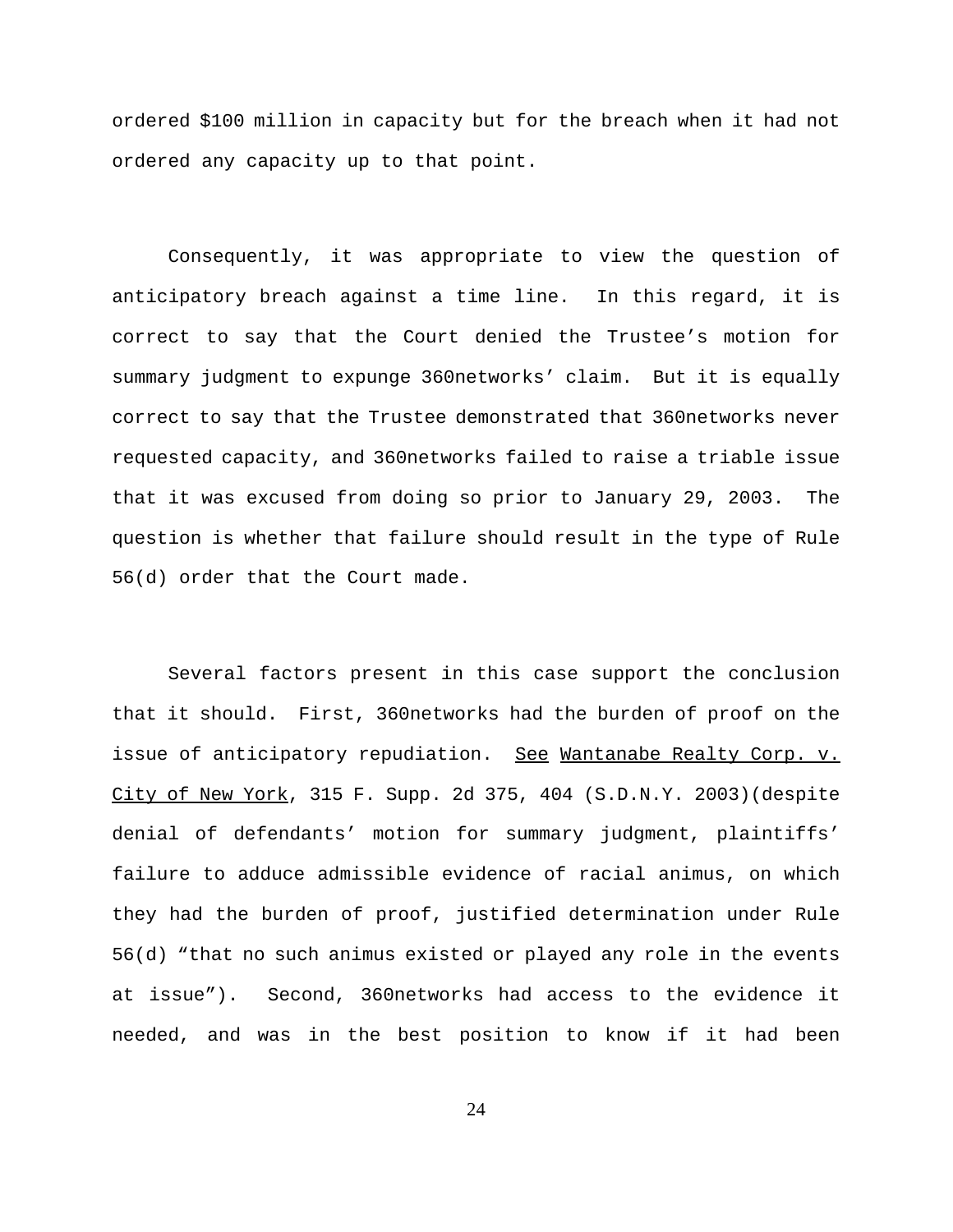informed by Asia Global or GC Bandwidth that they did not intend to perform. This conclusion is bolstered by two additional facts; 360networks did not seek a continuance to conduct discovery, and made its own motion for summary judgment. Third, in light of the "ready, willing and able" requirement, 360networks had the motive to show the earliest possible anticipatory breach. Despite the burden, access and motive, 360networks' failed to marshal the proof to raise a substantial controversy or show the existence of a good faith dispute regarding an earlier anticipatory breach. That failure warranted an order pursuant to Rule 56(d) fixing the earliest date of the anticipatory breach as January 29, 2003.

## **d. Adequate Assurance of Future Performance.**

The "finding" regarding the failure to request adequate assurance followed from this determination. Initially, 360networks is only partially correct that neither party moved on the adequate assurance issue. (360networks' Reconsideration Memo, at 8.) Although the Trustee did not raise the matter in his motion, the issue quickly rose to the surface once 360networks invoked the doctrine of anticipatory repudiation and relied on "economic circumstances." The Trustee maintained in its reply papers and at oral argument that if 360networks thought that Asia Global was not going to honor the Guaranty, it should have demanded adequate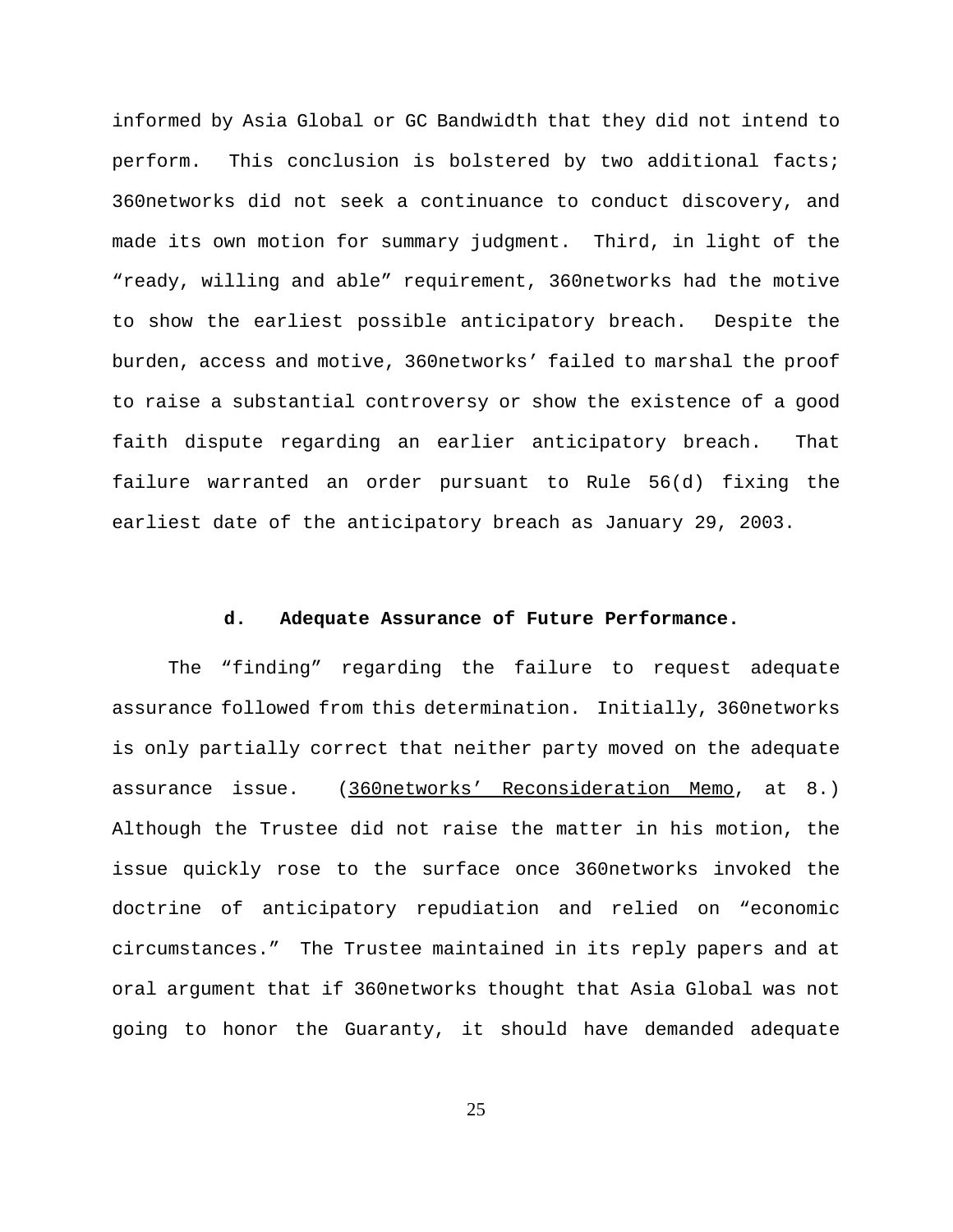assurance of future performance. (See Chapter 7 Trustee's (i) Reply to Objection of 360networks Corporation to Chapter 7 Trustee's Motion for Summary Judgment on Objection to Claim Number 5, and (ii) Opposition to 360networks Corporations' Cross Motion for Summary Judgment, dated May 18, 2005, at 13 (ECF Doc. # 623); Transcript, dated May 24, 2005 ("5/24/05 Tr."), at 3)(ECF Doc. # 680).)

360networks rose to the bait. It asserted in its opposing brief, that it had a right, but not a duty, to demand adequate assurance. It also vaguely referred to demands for adequate assurance, noting that it "had extensive communications with GC Bandwidth and AGC regarding capacity and potential settlements." (See 360networks' Reply Memo, at 18.) At oral argument, during questioning by the Court,<sup>7</sup> its counsel reiterated that the "doctrine of adequate assurance of future performance [is] a right. If you're feeling insecure we have the right to ask for it. It is not an obligation. There is nothing to lose if you don't exercise that right."  $(5/24/05$  Tr. at 35)(emphasis added.)

<sup>&</sup>lt;sup>7</sup> One of 360 networks' complaints is that I did not interrogate counsel as contemplated by Rule 56(d). The transcript of the argument reflects substantial colloquy between the Court and Alan J. Lipkin, Esq., 360networks' lawyer, during which the Court interrogated Mr. Lipkin (and Mr. Lipkin interrogated the Court) about the factual and legal issues raised by the cross-motions, including the sufficiency of the evidence. (See 5/24/05 Tr. at 15-47.)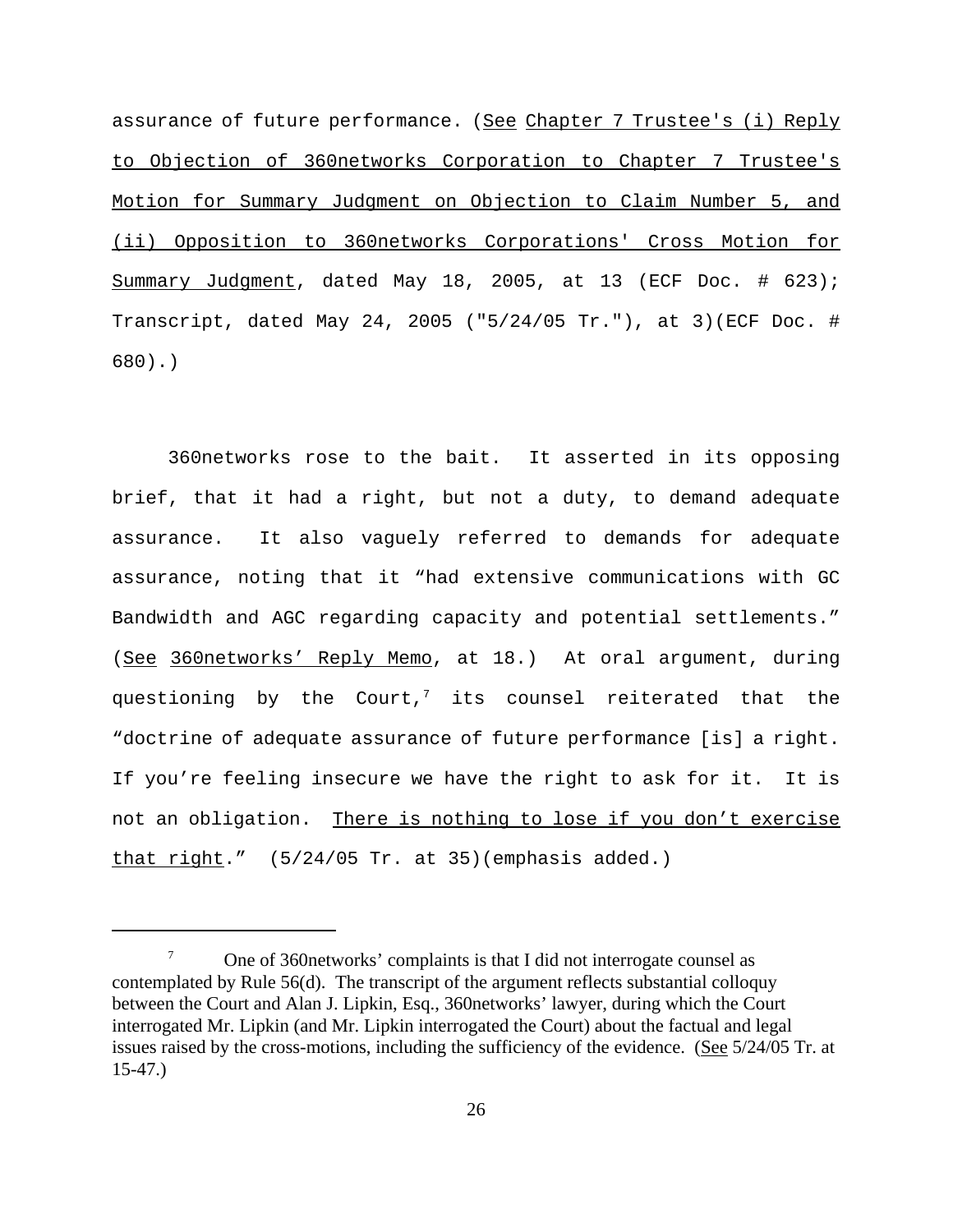Once the issue was raised, 360networks never argued that it demanded adequate assurance of future performance, much less offered probative evidence of a demand. To the contrary, the plain import of all of its responses was that it did not have to demand adequate assurance and never did.

Furthermore, the failure to provide adequate assurance, after it has been properly demanded, constitutes an anticipatory repudiation. Opinion, 326 B.R. at 250; RESTATEMENT (SECOND) OF CONTRACTS § 251(2)(1979); see Norcon Power Partners, L.P. v. Niagara Mohawk Power Corp., 705 N.E.2d at 661. The conclusion that 360networks' failed to show an anticipatory breach prior to January 29, 2003, necessarily implies that it failed to show an unsatisfied demand for adequate assurance prior to that date.

In conclusion, the Court denies the Trustee's motion for reargument, and grants 360networks' motion to the limited extent of addressing whether it was appropriate to issue an order pursuant to FED. R. CIV. P. 56(d). Upon reargument, the Court adheres to its